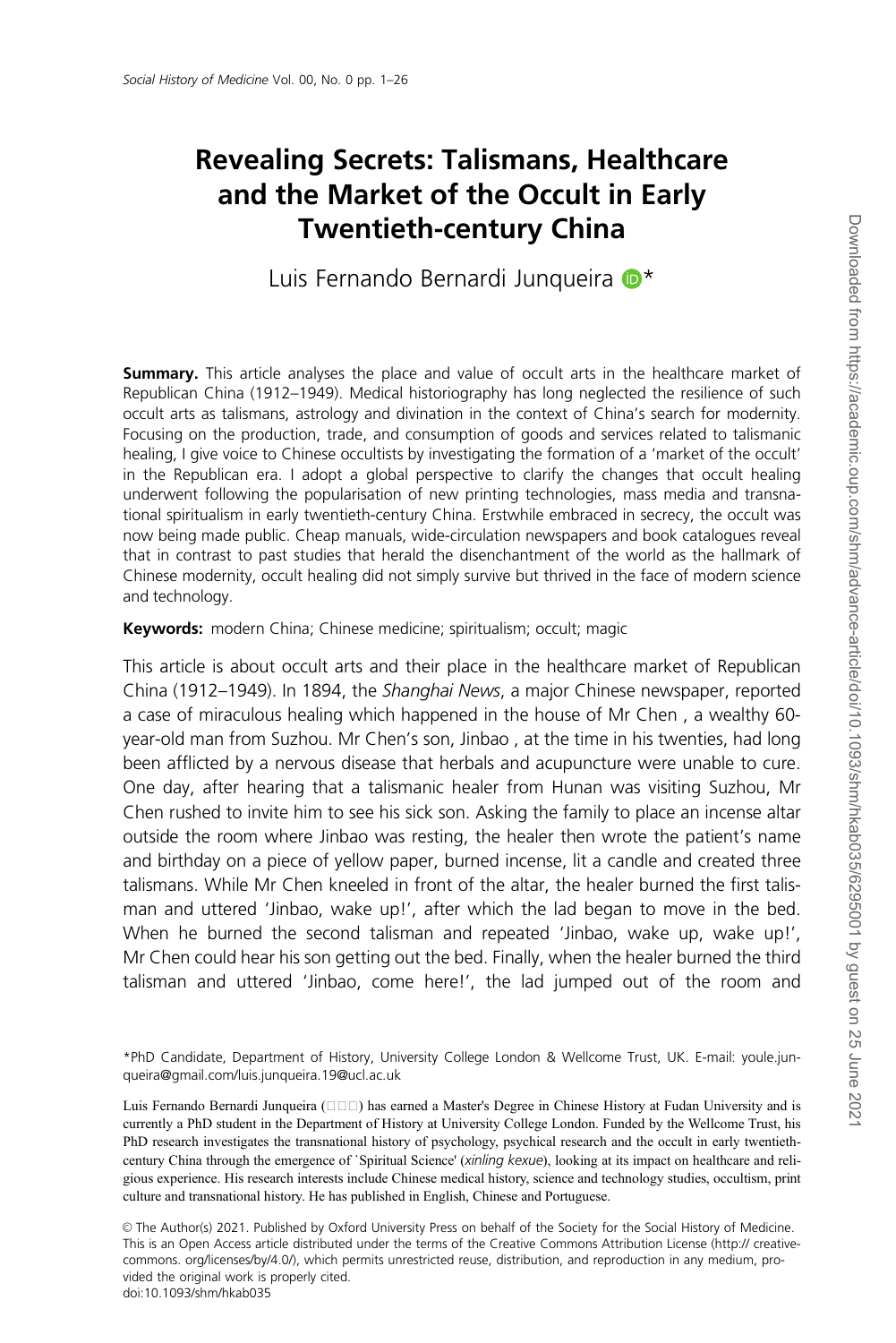enthusiastically responded 'Here I am!'. Jinbao, the newspaper reports, was healed as if his disease had never existed.<sup>1</sup>

Almost half a century later, just before the beginning of the Communist rule, accounts of miraculous healing by talismans continued to resonate through the Chinese press. In an article titled 'Healing Disease? Cheating People? Talismanic Healing and the Like', Zhu Min, a columnist for the magazine Weekly Phenomena, published his views and personal experience with talismanic rituals. The motivation for writing this piece, Zhu argues, was triggered after he saw a number of newspaper advertisements posted by people looking for an 'authentic talismanic healer'. The piece informs us that the first time Zhu saw a talismanic healer in action was on a street close to his middle school in the late 1930s. Surrounded by a curious crowd, the healer unfolded a rag onto the floor, upon which he placed tools for writing talismans. A man then came forward, complaining of a stomachache that no physician had been capable of treating thus far. After asking the man to take off his shirt and point to where he felt pain, the healer took out a paper figurine and pierced it with a long needle in the exact same spot that corresponded to the man's abdomen. After burning dried mugwort onto it, the healer then asked the man if he was still feeling pain, to which the man shook his head in bewilderment—to everyone's astonishment. What struck the crowd the most, however, was when the man lifted his shirt: a reddish dot appeared in his abdomen at the same place where the healer had applied needles and mugwort to the paper figurine. $2$ 

Although such accounts 'would make some people laugh', the article states, 'there are many things that science cannot yet explain', and we should be cautious not to jump to conclusions too quickly. Referring to an article on hypnosis published in the New York Times a few months earlier, Zhu then champions the idea that Chinese techniques of talismanic healing work in the same way as Western hypnosis, with the difference that the latter 'does not require spells or odd statues'. That is why, he declares, modern people 'should not discard talismans altogether'. The piece ends by urging the Chinese scientific community to use psychology and other sciences to study the efficacy of talismanic healing. 'Who knows if one day we will not find out that talismans are even more effective and mysterious than hypnosis and could bring even more benefits to mankind?<sup>3</sup>

Known in Chinese as zhuyou, talismanic healing refers to a range of ritual techniques in which written talismans and verbal spells are used as tools to prevent or heal disease. Although it was among the earliest medical disciplines recognised by imperial medical institutions—a status it enjoyed from the sixth to sixteenth centuries<sup>4</sup>—printed medical literature has persistently placed talismans and spells at the edge, if not entirely out of scholarly medicine. Until very recently, scholarship in English had maintained that talismanic healing has for millennia comprised mere 'fringe activities' of Chinese medical traditions.<sup>5</sup> This teleological position, which intensified in the early twentieth century and

Talismanic Healing in the Ming and Qing Dynasties)' (Master's thesis, Fudan University, 2018).

<sup>5</sup>Joseph Needham, Clerks and Craftsmen in China and the West (Cambridge: Cambridge University Press, 1970), 268.

<sup>&</sup>lt;sup>1</sup>'Zhuyou zhibing (Talismanic Healing)', Xinwenbao (Shanghai News), 4 June 1894, 3.

<sup>&</sup>lt;sup>2</sup>Zhu Min, 'Zhibing? Pianren? Zhuyouke ji qita', Wanxiang zhoukan, 111, 4 August 1945, 2. 3 Ibid.

<sup>&</sup>lt;sup>4</sup>Luis Fernando B. Junqueira, 'Mingqing zhuyou zhi wenti kaoshi (The Debates around the Origin of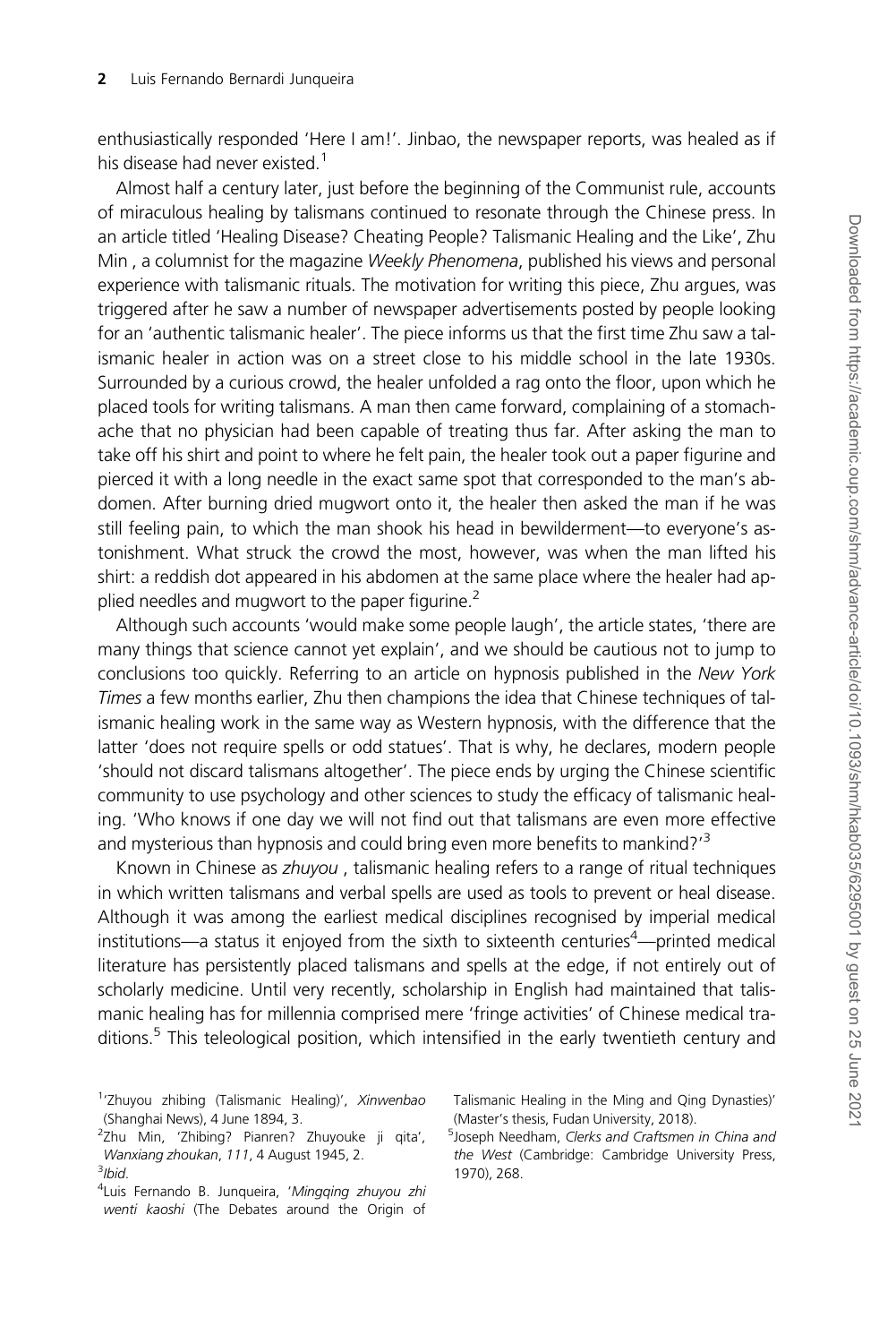has remained mainstream in medical histories in Chinese, also confines talismans and spells to a remote past, a time when the 'Chinese did not understand the scientific principles of healing'.<sup>6</sup> Seen as the antithesis of modernity and progress, talismanic healing is particularly marginalised in the medical historiography of the nineteenth and twentieth centuries, which tends to focus on the spread of Western biomedicine throughout China and the 'invention' of Traditional Chinese Medicine (TCM).<sup>7</sup> To many, it is inconceivable that talismans and occult healing could survive, let alone thrive in the face of modern science and medicine. As the aforementioned anecdotes indicate—and to the discontentment of some—the popular press tells us a contrasting story about the place and value of occult arts in early twentieth-century China.

Talismanic healing constitutes what I call 'the occult'  $(qi)$ , a broad category that can be understood in both emic and etic terms. Emically, it includes a wide array of Chinese techniques—all of which were to some extent involved with healing and healthcare such as astrology, divination, necromancy, geomancy, alchemy, spirit-writing and meditation. Typically classified as 'arts and calculations' (shushu) in Chinese traditional histories and encyclopaedic works, $8$  these methods are based on the principle that 'there are hidden processes and powers in the world that people can identify and tap in a variety of ways'.<sup>9</sup> As forms of secret knowledge, they have been traditionally transmitted through master–disciple relationships, divine inspiration or the study of esoteric manuscripts. Secrecy is the sine qua non of their efficacy, with orality being paramount to the learning, practice and transmission of occult knowledge.<sup>10</sup>

Between the late nineteenth and early twentieth centuries, old Chinese terms like gishu, mishu and lingshu were redefined in Japan so as to include not only the traditional 'arts and calculations' but also Western magical tricks, mesmerism, hypnosis, Indian yoga and a wide range of new Japanese 'mind-cure techniques' (reijutsu).<sup>11</sup> While this 'new' definition remains open-ended, I use 'the occult' in a rather etic sense. It refers not simply to the techniques per se but specially to those who endeavoured to 'scientise' them, to make them meaningful to a modern China. These I call 'occultists', educated men and women enthusiasts of the occult who attempted to make sense of their arts and beliefs 'from the perspective of a disenchanted secular world'.<sup>12</sup> As such, I do

<sup>8</sup>Other common terms are fangshu (methods and calculations) and yibu xingxiang (medicine, divination, astrology and physiognomy). Richard J. Smith, 'Divination: Science, Technology, and the Mantic Arts in Traditional China', in Helaine Selin, ed, Encyclopaedia of the History of Science, Technology, and Medicine in Non-Western Cultures (Dordrecht: Springer, 2008), 684–692.

9 Donald Harper and Marc Kalinowski, 'Introduction,' in Donald Harper and Marc Kalinowski, eds, Books of Fate and Popular Culture in Early China: The Daybook Manuscripts of the Warring States, Qin, and Han (Leiden: Brill, 2017), 5.

- <sup>10</sup>Kristofer M. Schipper, The Taoist Body (Berkeley: University of California Press, 1993), xii-xiii, 2–18.
- 11Yoshinaga Shin'ichi, 'Seishin no chikara: Minkan seishinryoho no shiso' (The Birth of Japanese Mind-Cure Methods), Ningen kagaku, 2007, 16, 9–21.
- 12Wouter J. Hanegraaff, 'How Magic Survived the Disenchantment of the World', Religion, 2003, 33, 357–380.

<sup>&</sup>lt;sup>6</sup>Li Jingwei and Zhang Zhibin, eds, Zhongyixue sixiangshi (Changsha: Hunan jiaoyu chubanshe, 2006), 296–319.

<sup>&</sup>lt;sup>7</sup>Volker Scheid, Currents of Tradition in Chinese Medicine, 1626-2006 (Seattle: Eastland Press, 2007); Kim Taylor, Chinese Medicine in Early Communist China, 1945–1963: A Medicine of Revolution (London: Routledge, 2005). Although Lei and Andrews have slightly touched upon the place of occult arts in twentieth-century China, the creation of Traditional Chinese Medicine still dominates their discussion. Bridie Andrews, The Making of Modern Chinese Medicine, 1850-1960 (Vancouver: UBC Press, 2015); Sean Hsiang-Lin Lei, Neither Donkey nor Horse: Medicine in the Struggle over China's Modernity (Chicago: University of Chicago Press, 2014).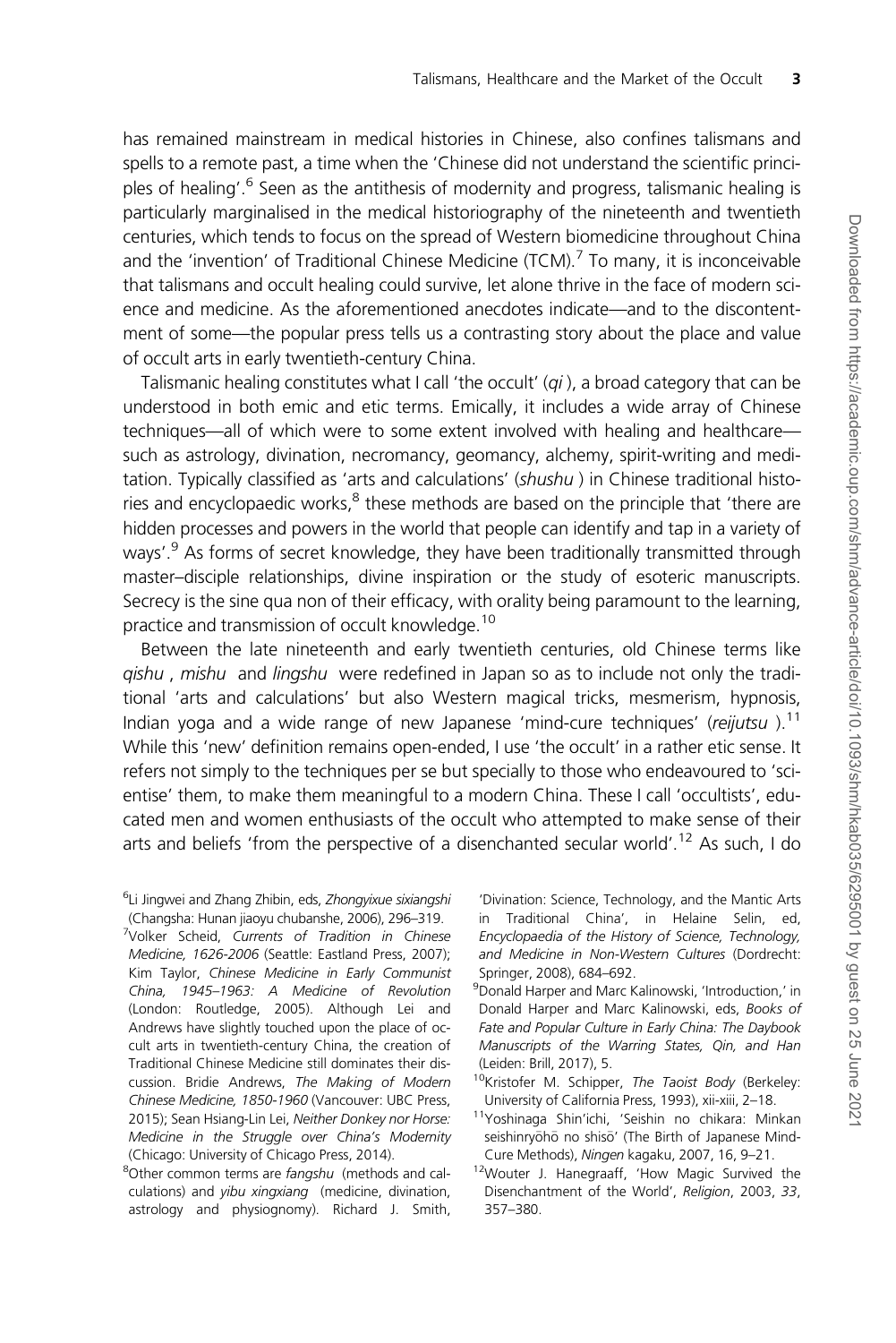not focus on the large community of folk healers who were often the target of anti-superstition campaigns.13

From the late nineteenth to the mid-twentieth centuries, Shanghai emerged as the economic and cultural hub of China. The relative stability and political freedom enjoyed in the French Concession and International Settlement created what Wen-Hsin Yeh has called the 'Shanghai splendour'.<sup>14</sup> Thanks to Shanghai's thriving publishing industry, an unprecedented influx of foreign political ideas spread from the city across the country alongside the dissemination of new technologies, new customs and new religious movements.<sup>15</sup> While Chinese reformers agreed that to survive China should be modernised, their views on what 'modern' stood for varied. Likewise, whereas 'superstition' should be eliminated, to define what constituted 'superstition' was not an easy task. Some, like the co-founder of the Chinese Communist Party, Chen Duxiu , believed that talismans, prayer, divination, spirit-writing and geomancy were 'at odds with science' and 'belonged to the realm of fallacies';<sup>16</sup> but others, such as the psychical researcher Yu Pingke , argued that 'anti-science and superstitious' were rather those who rejected the occult without having never investigated it.<sup>17</sup> Historians have long hailed the views of those like Chen Duxiu as dominant in Republican China, silencing the existence of any dissonant voices. This article aims to give agency to those neglected figures whom, like Zhu Min and Yu Pingke, held that the occult could also heal the maladies and contribute to the modernisation of their country.

The late nineteenth century became a turning point in the history of the occult in China. Textbooks, pamphlets and manuals of occult arts mushroomed across the country, especially in Shanghai, which from the 1880s to the 1950s became the centre of China's modern publishing industry.<sup>18</sup> Schools of occult arts proliferated alongside tens of thousands of newspaper advertisements for astrologers, talismanic healers and spirit mediums offering their healing services and expounding the therapeutic benefits of their arts. Mass media did not only expand the public sphere wherein these 'specialists of the occult' had for long acted but also bolstered the market of occult arts to an extent never seen before. Driven by the hypnosis craze that swept across urban China, the popularisation of Western and Japanese spiritualist ideas led many to call for the disclosure of occult knowledge and its elevation as forms of modern, scientific knowledge.<sup>19</sup>

- <sup>13</sup>Rebecca Nedostup, Superstitious Regimes: Religion and the Politics of Chinese Modernity (Cambridge, MA: Harvard University Asia Center, 2009).
- <sup>14</sup>Wen-Hsin Yeh, Shanghai Splendor: Economic Sentiments and the Making of Modern China, 1843- 1949 (Berkeley: University of California Press, 2007).
- <sup>15</sup>Jing Tsu and Benjamin A. Elman, eds, Science and Technology in Modern China, 1880s–1940s (Leiden: Brill, 2014); Philip Clart, David Ownby and Chienchuan Wang, eds, Text and Context in the Modern History of Chinese Religions: Redemptive Societies and Their Sacred Texts (Leiden: Brill, 2020).
- <sup>16</sup>Chen Duxiu, 'Jinri Zhongguo zhi zhengzhi wenti (Political Issues in Today's China)', Xin Qingnian (New Youth), 15 July 1918.
- 17Yu Pingke, 'Yanjiu xinlingxue shi yizhong mixin de gongzuo me (Is Spiritual Science a Superstitious

Endeavour?)', Xinling wenhua (Spiritual Culture), 1931, 9–10.

- <sup>18</sup>Christopher A. Reed, Gutenberg in Shanghai: Chinese Print Capitalism, 1876–1937 (Vancouver: UBC Press, 2004).
- 19By 'spiritualism' I also refer to psychology and psychical research more broadly. On the intertwined connection between these three, see Andreas Sommer, 'Crossing the Boundaries of Mind and Body: Psychical Research and the Origins of Modern Psychology' (PhD diss., University College London, 2013), 60–127, 139–146; Richard Noakes, Physics and Psychics: The Occult and the Sciences in Modern Britain (Cambridge: Cambridge University Press, 2019); Yoshinaga Shin'ichi, Nihonjin no mi-shin-rei: Kindai minkan seishinryōhō sōsho (Body-Mind-Spirit: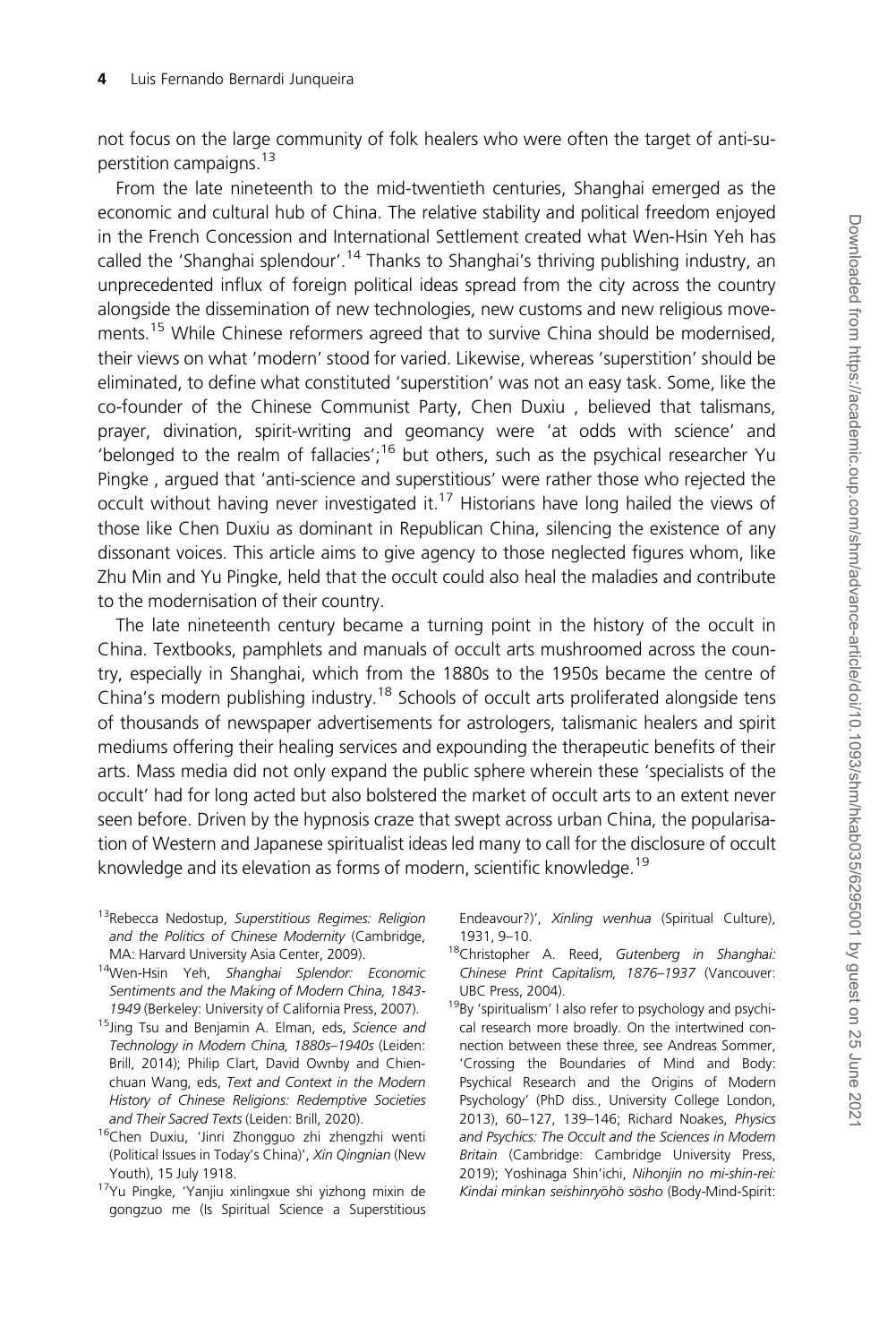Recent scholarship has reflected upon the impact of new printing technologies on the production and consumption of Daoist and Buddhist texts, and how they transformed traditional religious ideas and practices in modern China.<sup>20</sup> Inspired by Lauren Kassell's concept of 'economy of magic',  $^{21}$  I will use the term 'the market of the occult' as an analytical framework through which to look at the production, distribution and consumption of goods and services related to the occult. While Kassell is concerned with the definitions and values of magic objects in seventeenth-century England, I shall focus on Chinese healing talismans as a means for exploring the formation of a market of occult arts in early twentieth-century China. From (i) the case study of Yu Zhefu , I will move to three other dimensions of Republican occultism: (ii) the publication of occult manuals for lay readers, (iii) the advertising of healing services and occult objects in mass media and (iv) the transmission of esoteric knowledge through textbooks and occultist schools. Chief among my goals is to argue that this market flourished thanks to the introduction of new printing technologies, the popularisation of mass media and the dissemination of Western and Japanese spiritualist ideas across urban China.

#### Yu Zhefu and the Compendium of Secret Talismans

Compiled by the scholar Yu Zhefu, the Compendium of Secret Talismans is one of the earliest specialised texts of talismans produced in the form of a modern textbook.<sup>22</sup> Printed by the Chenzhou Spiritual Society (Chenzhou jingling xueshe) and distributed by the East Asia Press (Dongya shuju ) and World Books (Shijie shuju ) in 1922, the Compendium's first edition is divided into four volumes: 'Healing Talismans of Zhuyou' (Zhuyou zhibing fuzhou ), 'Wondrous Talismans of Yuanguang' (Shenyan yuanguang fuzhou ), 'Supreme Talismans' (Taishang wanling fuzhou ) and 'Talismans for Nourishment' (Jingang jianshen fuzhou ). While the Healing Talismans of Zhuyou records over a hundred talismans and spells used for healing, the Talismans for Nourishment is dedicated to talismans, spells and instructions for spiritual-cultivation and longevity. The volumes Wondrous Talismans of Yuanguang and Supreme Talismans are more diverse in content and include talismans for such purposes as the finding of lost or stolen objects, invocation of spirits, clairvoyance and exorcism. In total, the four-volume collection comprises almost four hundred talismans and spells employed for a wide variety of therapeutic needs. Later in 1924, Yu Zhefu sent to print a quide for the Compendium, a pamphlet titled Research Methods for Talismans (henceforth: 'Research Methods').<sup>23</sup> We will return to this guide later.

Little is known about Yu Zhefu. Internal evidence from the Compendium suggests that he was born in Chenzhou, Hunan province, and that he had since early youth been

Folk Mind-Cure Methods in Modern Japan), 2 vols (Tokyo: Kuresushuppan, 2004), II, 1–17.

- <sup>20</sup>Philip Clart, 'New Technologies and the Production of Religious Texts in China, 19th to 21st Century', in Vincent Goossaert, Jan Kieley and John Lagerwey, eds, Modern Chinese Religion II, 1850-2015, 2 vols (Leiden: Brill, 2016), I, 560–78; Gregory A. Scott, 'Conversion by the Book: Buddhist Print Culture in Early Republican China' (PhD diss., Columbia University, 2013).
- 21Lauren Kassell, 'The Economy of Magic in Early Modern England', in Margaret Pelling and Scott Mandelbrote, eds, The Practice of Reform in Health, Medicine, and Science, 1500–2000: Essays for Charles Webster (Aldershot: Ashgate, 2005), 43–57.

<sup>&</sup>lt;sup>22</sup>Yu Zhefu, Shenmi fuzhou quanshu, 4 vols (Shanghai: Chenzhou jingling xueshe, 1922).

<sup>23</sup>Yu Zhefu, Fuzhou yanjiufa (Shanghai: Chenzhou jingling xueshe, 1924).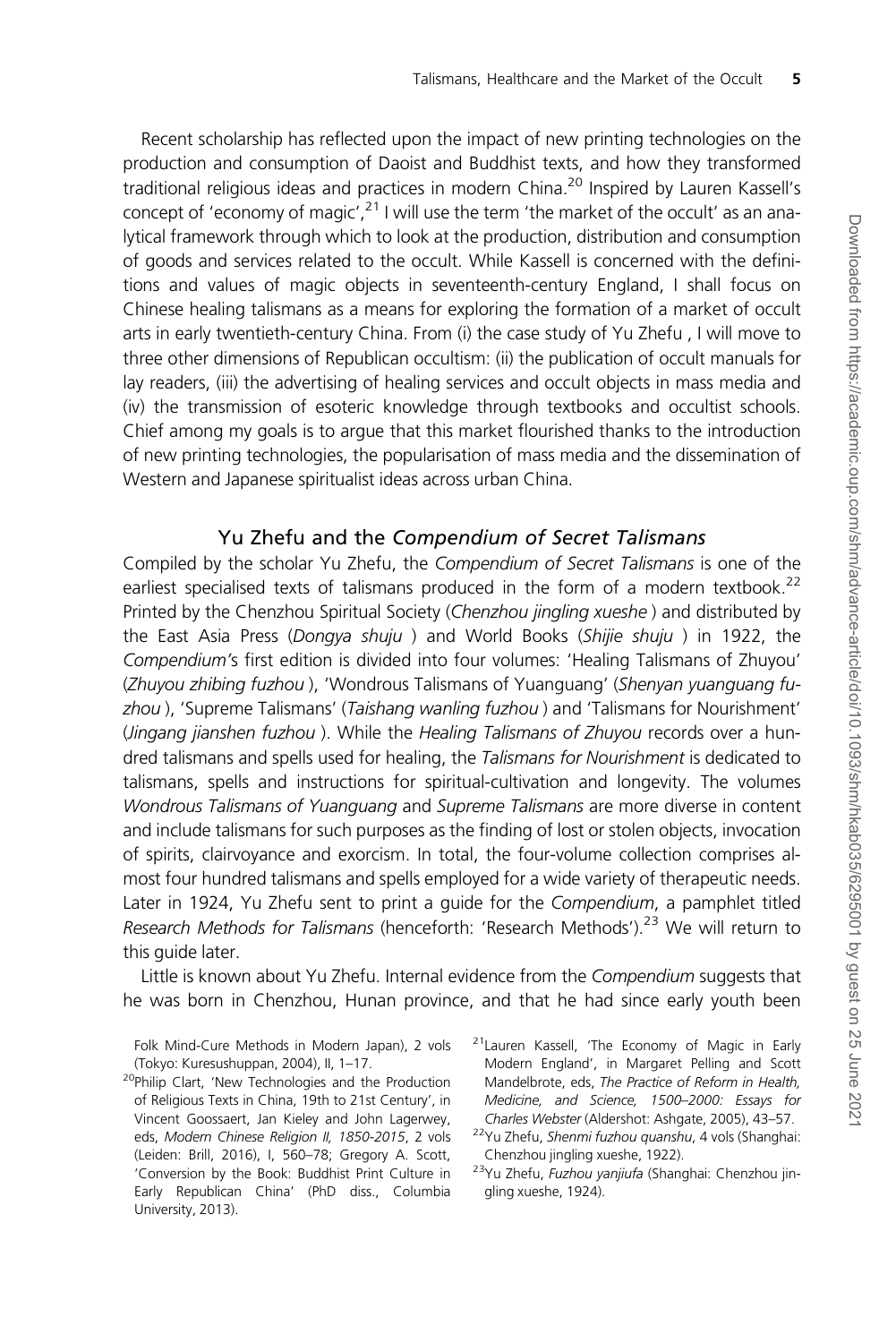interested in the study of ghosts and the occult.<sup>24</sup> At least since the mid-Qing, historical records have heralded this city as the heart of talismanic culture in China, with the term 'Chenzhou talismans' (Chenzhou fu ) becoming a synonymous for healing talismans in posterior writings.<sup>25</sup> A mid-nineteenth-century text traces the origin of talismanic healing to members of the Zhu clan, who had transmitted the practice in secrecy for generations.<sup>26</sup> When passing by Chenzhou around the second century CE, the divine-physician Hua Tuo entrusted a manuscript of talismans to a local friend. After Hua's death in prison, the manuscript began to circulate among the inhabitants of Chenzhou, who then mastered the arts of talismanic healing.<sup>27</sup> Interestingly, present-day Hunan belongs to the former kingdom of Chu (704–223 BCE), for millennia identified as the centre of shamanism in ancient China.<sup>28</sup> Newspaper advertisements show that the overwhelming majority of talismanic healers offering their services across urban China highlighted their connection to Hunan.

Yu Zhefu, who in 1924 was between 70 and 80 years old, did not only come from Chenzhou but also belonged to the eleventh generation of a family of talismanic practitioners.<sup>29</sup> According to a preface written by Hang Xinzhai (1869–1924) in 1923, Yu had dedicated the last 20 years of his life to the study of talismans and spells. Hang Xinzhai, a renowned political revolutionary, newspaper editor and specialist in divination, studied under Yu's guidance in 1911. Zhang Taiyan (1868–1936) and Kang Youwei (1858–1927), two prominent political reformers, also offered inscriptions and dedications to Yu's book. All this demonstrates the affinity between reform-minded elites and occultists in the early decades of the Republic, a relationship traditional historiography has relentlessly tried to conceal.<sup>30</sup> In the foreword of his Compendium, Yu states that for years he had convened study meetings with 12 comrades to research talismans and spells. Just as Hang Xinzhai, Zhang Taiyan and Kang Youwei, the foreword suggests that Yu was also a political reformer who fought to overthrow China's last imperial dynasty: during the Xinhai Revolution (1911–12), his study group was temporarily dissolved and he had to flee to Japan to escape political persecution. It is likely that Yu's connection to Western and Japanese spiritualist ideas began precisely during his years of exile in Japan $3^1$ —a phenomenon not uncommon amongst his revolutionary comrades.<sup>32</sup>

<sup>24</sup>Ibid., preface.

- 25Junqueira, 'Mingqing zhuyou', 41–45.
- <sup>26</sup>Here, the characters of the term zhuyou read '[the art] the Zhu [clan] originated (you )'.
- <sup>27</sup>Ding Rouke. Liuhu (The Willow Bow), 6 vols (Beijing: Zhonghua shuju, 2002), II. The Zhu clan is probably a reference to Zhurong , an ancient god of fire related to the healing of wounds and fractures by talismans. See Junqueira, 'Mingging zhuyou', 21-22, 41, 65.
- <sup>28</sup>Donald Harper, Early Chinese Medical Literature: The Mawangdui Medical Transcripts (London: Routledge, 1998), 159–183.
- <sup>29</sup>Xinwenbao, 28 April 1922.
- <sup>30</sup>Angela Ki Che Leung, 'Charity, Medicine, and Religion: The Quest for Modernity in Canton (ca. 1870–1937)', in Chinese Modern Religion II: 1850– 2015, II, 579–812; Fan Li and Michael Lackner,

'Contradictory Forms of Knowledge? Divination and Western Knowledge in Late Qing and Early Republican China,' in Michael Lackner, ed, Coping with the Future: Theories and Practices of Divination in East Asia (Leiden: Brill, 2017), 451–485.

- <sup>31</sup>On spiritualism and psychical research in fin-de-siecle Japan, see Ichiyanagi Yoshitaka, Kokkurisan to senrigan: Nihon kindai to shinreigaku (Table-Turning and Telepathy: Spiritualism in Modern Japan) (Tokyo: Kodansha, 1994); Yoshinaga Shin'ichi, ed, Saiminjutsu no reimei: Kindai nihon rinshō shinri no tanjō (The Dawn of Hypnosis: The Birth of Experimental Psychology in Modern Japan) (Tokyo: Kuresu shuppan, 2006).
- 32See, for example, Douglas M. Gildow, 'Cai Yuanpei (1868–1940), Religion, and His Plan to Save China through Buddhism,' Asia Major, 2018, 31.2, 107–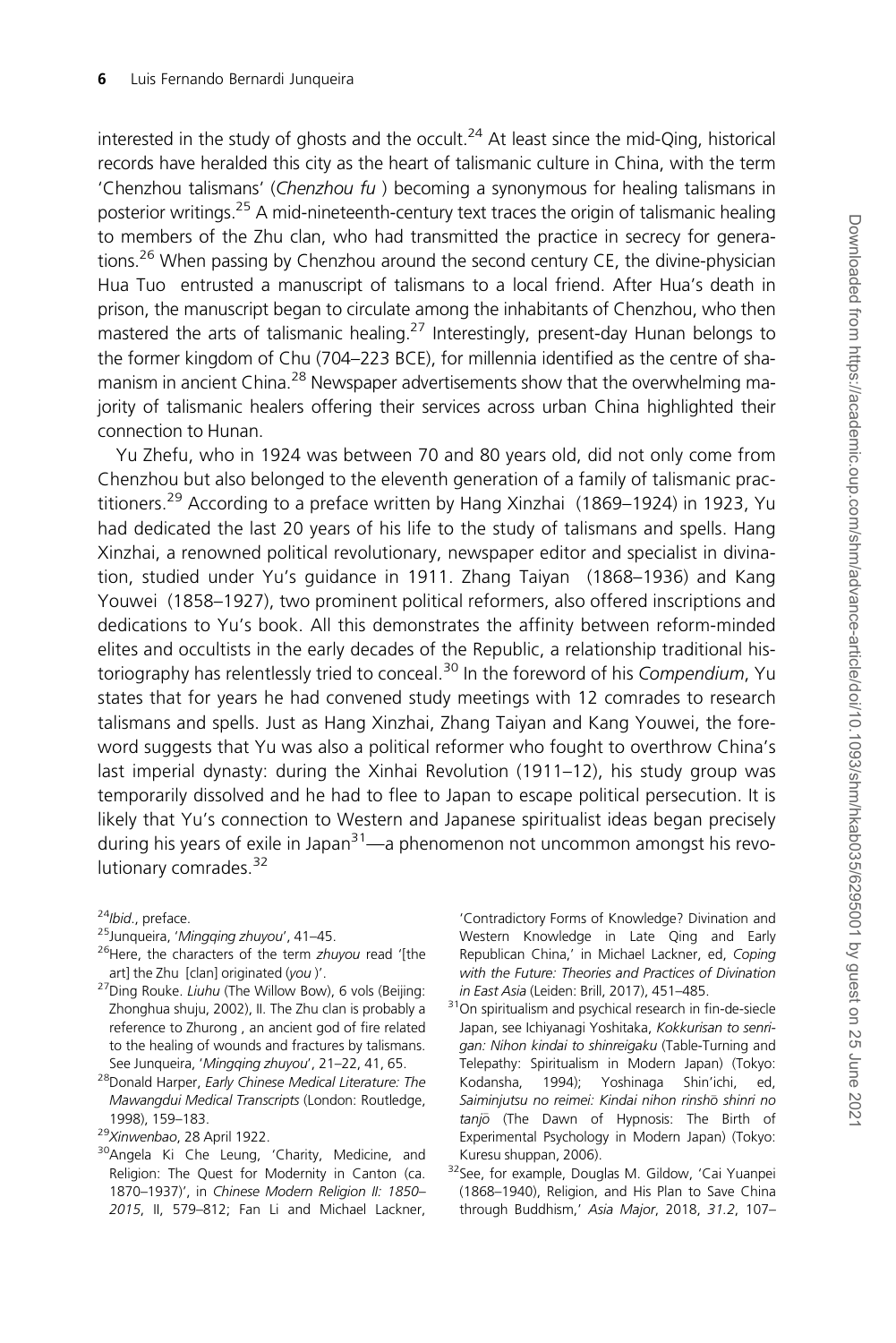Yu Zhefu's authority as a specialist in talismans was singled out not only in the prefaces, inscriptions and dedications his book received, though. Publishers declared that his hitherto secret talismans, now made public through print, had for 11 generations been transmitted in secrecy—orally and by manuscripts—only among members of Yu's ancestral lineage who lived in Chenzhou, the age-old centre of talismanic knowledge in China. But his book aimed not simply to reveal his ancestors' esoteric writings; rather, it also promised to use simple language to explain their most arcane meanings to an audience beyond the limits of his clan and hometown. 'Celestial mysteries have been leaked!',<sup>33</sup> 'Unprecedent event!',<sup>34</sup> 'Divine book has been published!'<sup>35</sup>: this powerful image of revealing secrets was constantly emphasised in the hundreds of advertisements for the Compendium published in Shanghai's newspapers—and it soon became a staple motto among Chinese occultists at large.<sup>36</sup>

The importance of handwritten texts for talismanic learning should not be underestimated: rather than published in transcription form, the Compendium was for decades produced as a printed manuscript. The 1922, 1924, 1925 and 1935 editions of the Compendium, the only copies available to us today, were all produced through photolithography (yingyin ), a newly arrived technology publishers did not measure efforts to underline. In a series of advertisements issued in the 1920s, the East Asia Press and World Books announced, in large characters, that their edition of the Compendium was 'purely a photocopy of Mr Yu's original manuscript', and assured that no changes were made to the printed version.<sup>37</sup> This, combined with the fact that most of the specialised texts of talismanic healing that have survived to this day are manuscripts, reveal that the written word, even in its modern printed form, remained essential for the efficacy of talismans and spells.<sup>38</sup> The use of manuscripts as a support for the transmission of talismanic knowledge and the practice of publishing talismanic texts as printed manuscripts both remain common in China today.<sup>39</sup> In the case of Yu's book, this strategy enjoyed a remarkable success: published for the first time in 1922, two years later the Compendium was already in its fifth edition. Advertisements for the book can be found all through the 1930s.

The success of Yu's text must not be measured merely by its form as a printed manuscript. Following a broader trend among Republican occultists, the Compendium was organised in the style of a modern textbook for self-learners. Each volume begins by introducing the main contents therein contained, and then provides general instructions on how to write talismans and utter spells; when necessary, more detailed guidance is

148; Li and Lackner, 'Contradictory Forms of Knowledge?'.

- 34Xinwenbao, 17 May 1922.
- 35Xinwenbao, 11 June 1922.
- <sup>36</sup>The claim for 'revealing secrets' also grew in earlymodern England. Elaine Leong and Alisha Rankin, eds, Secrets and Knowledge in Medicine and Science, 1500–1800 (New York: Routledge, 2011). <sup>37</sup>Xinwenbao, 17, 21, 24, 26, 29 May 1924.
- <sup>38</sup>This is based on a collection of around 300 talismanic texts I collected or consulted in China between 2014

and 2019. This number can be corroborated by the talismanic texts kept at the Berlin State Library, most of which are manuscripts. Paul U. Unschuld and Zheng Jinsheng, Chinese Traditional Healing: The Berlin Collections of Manuscript Volumes from the 16th through the Early 20th Century (Leiden: Brill, 2012).

<sup>39</sup>See, for example, Zheng Yuxiang, Fulu zhuyou (Healing Talismans) (Taichung: Ruicheng shuju, 2017).

<sup>33</sup>Xinwenbao, 28 April 1922.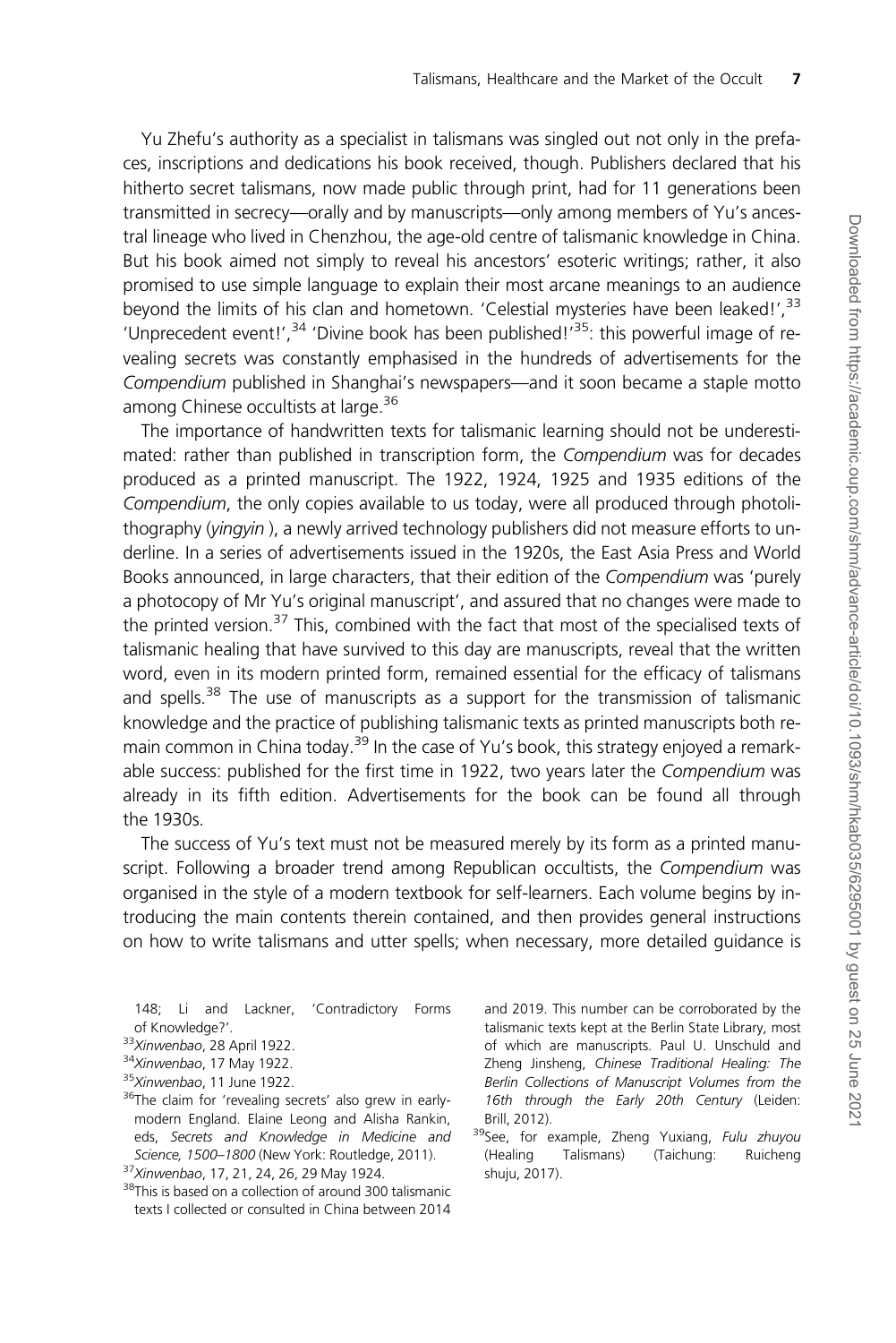<span id="page-7-0"></span>presented accordingly. For instance, the first pages of the volume Healing Talismans of Zhuyou are divided into 'Notes', 'Ten Taboos' and 'Methods', after which the text gives guidance on how to consecrate the paper, water, ink and other objects used for talismanic writing. The volume then lists dozens of 'secret characters' (mizi) used for healing, all of which are accompanied by herbal decoctions. The second part of the volume, on the other hand, is dedicated to 'elaborated talismans' (huafu); each talisman should be activated by its respective verbal spell, burned into ashes and ingested with certain decoctions (Figures 1–2). The volume, however, does not teach about the sequence of strokes one must follow when writing talismans or how to set up the altar for the divine ancestor of this talismanic tradition. This lack of details prompted Yu to write a guide for his fourvolume collection, which he completed in 1923: this was the process through which the Research Methods emerged as a separate publication.<sup>40</sup>

The guide is divided into 30 sections. After a historical account of talismans and spells in China, Yu Zhefu meticulously explains how to write 'secret characters' and 'elaborated talismans': just as when drawing a person, to design a talisman we should also begin



Fig. 1. Example of three sets of three 'secret characters' for (from right to left) breast boils, snake bites and dog bites. The first set (right) must be burned to ashes and ingested with wine. The second set (middle) should be pasted onto the injured area, burned to ashes and then taken with realgar wine. The third

<sup>40</sup>Yu, Fuzhou yanjiufa, 1.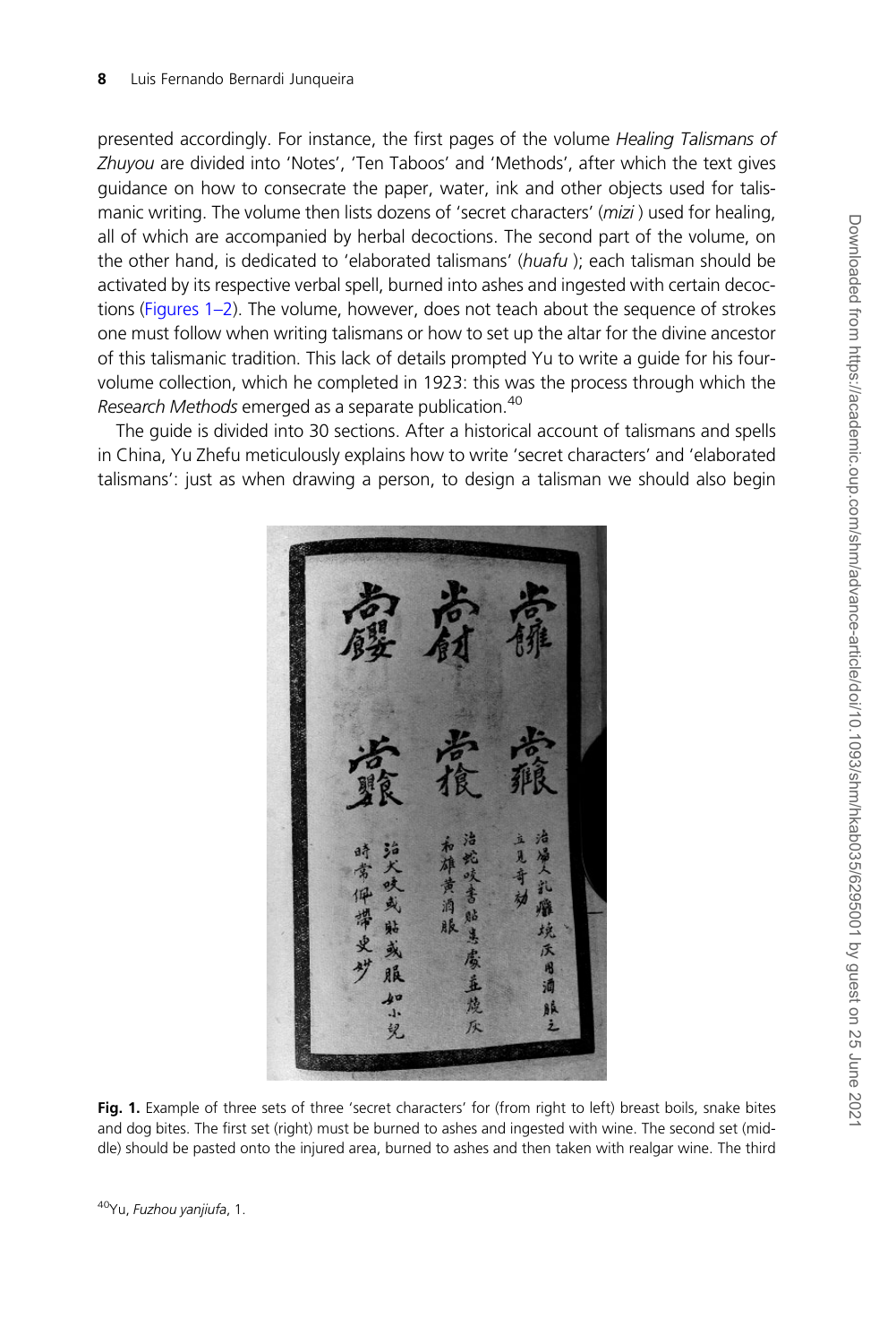

Fig. 2. Example of an 'elaborated talisman' for red eyes. The talisman, which should be burned to ashes, mixed with water and used to wash the eyes, is accompanied by a verbal spell for activation. Extracted from Yu Zhefu, Compendium of Secret Talismans, 1922, II, 30

with the head, move to the body and end up with the arms and legs.<sup>41</sup> This allegory between talismans and the human body reveals that the former, after being properly written and activated, become 'alive' just as a sentient being. The Research Methods also lists several rules and taboos one should observe when creating talismans or uttering spells, as well as the various kinds of paper and ink that could be used depending on the type of effect desired. Yu classifies talismans into six categories, namely those to undo ill omens (jie ), to suppress the evil (zhen), to heal diseases (zhu), to invoke spirits (qingxian), for clairvoyance (yuanguang ) and spirit-writing  $(fuji)$ . Talismans written in secrecy, he assures, are still the most effective. In the section 'Researching Zhuyou' (Zhuyou yanjiu), Yu explains how to set up an altar to the Perfected Man of Great Unity (Taiyi zhenren), the ancestor of his talismanic tradition and the god to whom the healer should beseech through talismans and spells.

Yu Zhefu's pursuit for transforming talismans and spells into a modern field of study was later materialised with the formation of the Research Institute of Chenzhou Talismans (Chenzhou fushu yanjiuhui) in the early 1920s, a group dedicated to the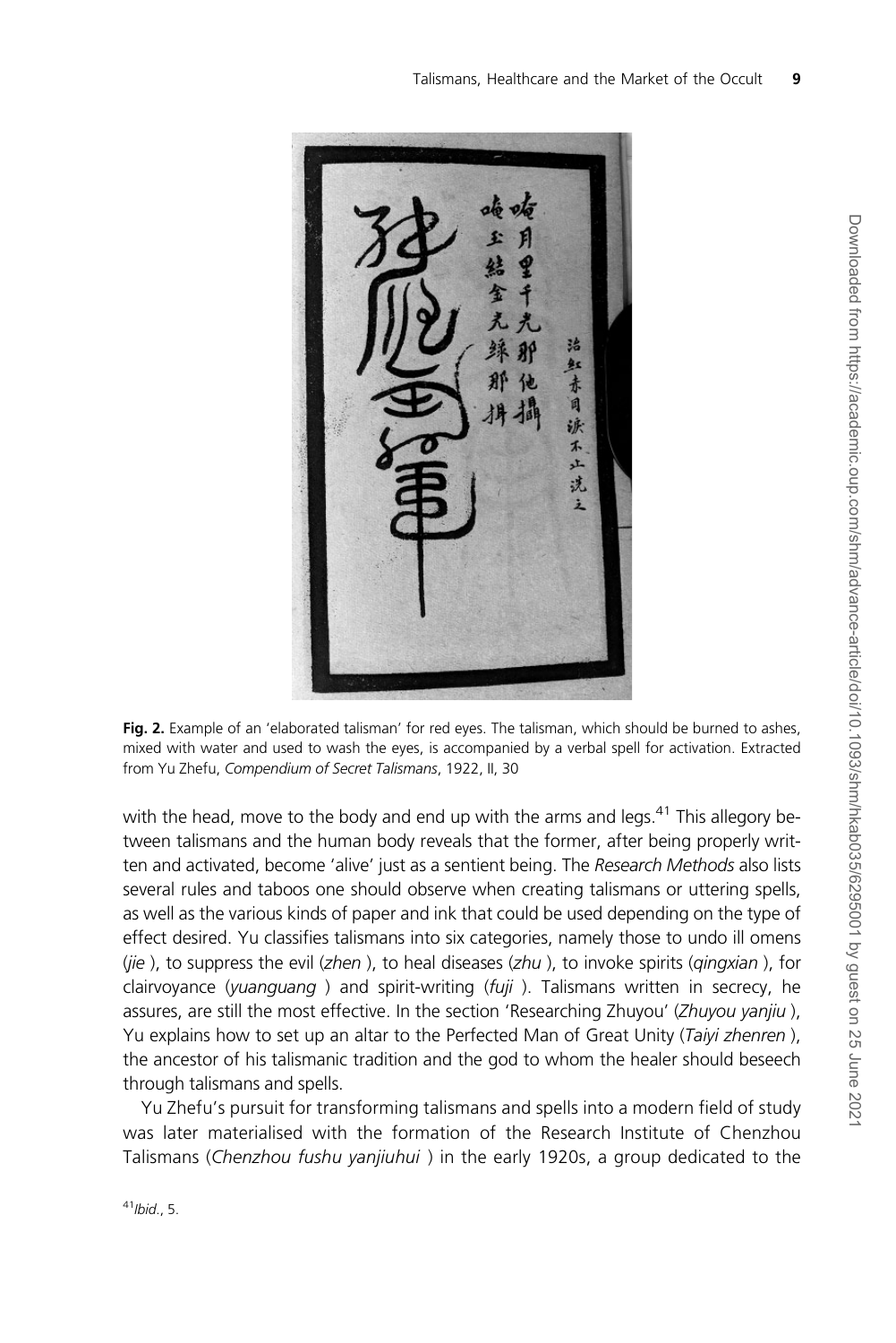study of talismanic rituals. Not much is known about the Institute. A series of advertisements from 1924 state that Yu established it following the success of his Compendium. Those who bought the book could automatically join the Institute as official research members (yanjiuzhe huiyuan) and clarify any doubts face-to-face or via correspondence.<sup>42</sup> Distance learning, which challenged the traditional means through which to learn esoteric knowledge, became a recurrent practice among Chinese occultists. Members of the Institute could also enjoy discounts in future publications and have exclusive access to a textbook Yu specially designed for his new students.<sup>43</sup>

While textual evidence does not permit us to verify how long the Institute lasted, we do know that Yu Zhefu was the director of another research group, the Chenzhou Spiritual Society, dedicated to the study and trade of occult manuals and talismans. The Society worked closely with Chinese spiritualist groups, publishers and bookstores, including the Academy of Occult Arts (*Qishu zhuanxiuguan*), a school committed to the study and training of students interested in the occult. In an advertisement on 4 June 1923, Yu and the Academy's director, Liu Shenfeng , announced the selling of 55 talismans created by a 96 years-old Daoist named Hefa daoren.<sup>44</sup> In order to raise funds for the restoration of his temple in Sichuan, Hefa daoren had previously issued several newspaper advertisements selling his talismans. In 1922, for example, the Society of Spiritualism (Lingxue hui) declared it was helping the old Daoist raise funds through the trade of his 'powerful healing talismans'.45 Two years later, the Chenzhou Spiritual Society and the East Asia Press co-advertised the selling of Yu's manual and a couple of talismans written by the Celestial Master, a key figure within Chinese Daoism.<sup>46</sup>

The vocabulary Yu Zhefu employs in his texts deserves due attention. Whereas words like xuexi (to study), yanjiu (to research) and zhengming (demonstrate empirically) are seldom if ever found in talismanic manuscripts from late imperial China, these terms are all pervasive throughout the Compendium and its advertisements.<sup>47</sup> The title of his quide, Research Methods for Talismans, and its various entries on zhuyou (healing talismans), yuanguang (clairvoyance) and fuji (spirit-writing)—all of which formed with the suffix -yanjiu (to research)—demonstrates Yu's intention in transforming hitherto secret knowledge into a public field of study.<sup>48</sup> This is again emphasised in the preface of his Research Methods. Here, he criticises that talismans and spells had traditionally been 'embraced in mysticism' and 'transmitted only from fathers to sons but not to sons-in-law'—that is, only among blood relatives.<sup>49</sup> His manual, however, tried to overcome all this: it was public, modern and scientific.

The popularisation of Western and Japanese psychology, spiritualism and psychical research in early twentieth-century China prompted the widespread belief that talismans and spells were not superstitious practices—as certain critics had denounced—but instead powerful psychic techniques used for spiritual healing. Their efficacy could now be

45 Shenbao, 25 September 1922.

<sup>47</sup>For the term zhengming, see Erik J. Hammerstrom, The Science of Chinese Buddhism: Early TwentiethCentury Engagements (New York: Columbia University Press, 2015), 82–84.

48The title of the section on healing talismans, for example, is written Zhuyou yanjiu (Research on Talismanic Healing). The same applies to the other 10 entries.

49Yu, Fuzhou yanjiufa, 1.

<sup>42</sup> Shenbao (Shanghai Daily), 13 July 1924.

 $43$ Ibid.

<sup>44</sup>Shenbao, 4 June 1923.

<sup>46</sup>Shenbao, 28 May 1924.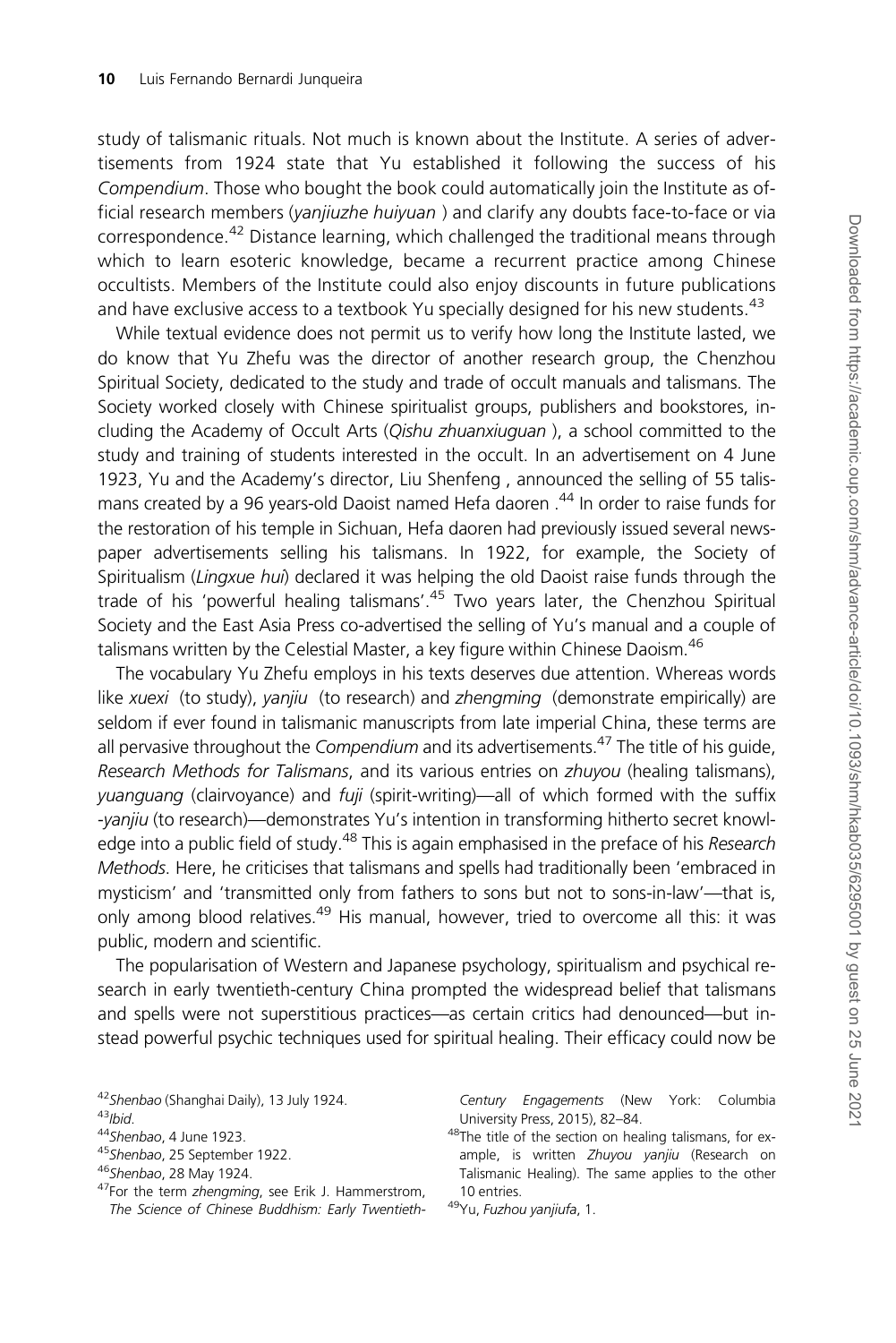explained on the same basis as mesmerism, hypnosis and other Western psychic cures.<sup>50</sup> Such claims can be found in advertisements for the Compendium and various other talismanic manuals, many of which went as far as to declare Chinese talismans to be superior to Western hypnosis in terms of therapeutics.<sup>51</sup> While praising talismans and spells as powerful tools to treat 'diseases of the mind', Yu promoted that the efficacy of yuanguang, a traditional healing technique which combined principles of divination and clairvoyance, lay entirely in 'psychological factors'. This exemplifies what Wouter J. Hanegraaff has called the 'psychologisation of the sacred',  $52$  a tendency that flourished in China following the dissemination of spiritualist ideas.

Alongside healing talismans, Chinese spiritualists were fascinated by the study of yuanguang as a means for them to set up a bridge between China, Japan and the West in matters of paranormal studies. Divination and clairvoyance were among the chief phenomena which captivated the minds of spiritualists and psychical researchers at that time.<sup>53</sup> In China, many now celebrated the wide array of Chinese occult arts and the enduring fascination they exerted over the population at large not as obstacles to modernisation but rather as an essential contribution to the development of modern science and medicine, a contribution that transnational psychical research was engaged to materialise.<sup>54</sup> It is certainly not a coincidence that guides for *zhuyou* and *yuanguang* talismans proliferated side by side in Republican China, being often sold as parts of larger collections of 'occult' (*qishu*) and 'spiritual' (*shenshu*) healing arts. It is noteworthy that qishu and shenshu were concepts in vogue among early twentieth-century Japanese spiritualists and later adopted by their Chinese fellows to indicate 'mind-cure techniques'.<sup>55</sup>

Empirical investigation and democratisation of knowledge were among the hallmarks of the transnational spiritualist movement that washed over the world in fin de siècle.<sup>56</sup> The term 'exotericism' (gongkai zhuyi), coined as a contrast to 'esotericism' (shenmi zhuyi), became a powerful motto among early twentieth-century Chinese spiritualists. The Society of Spiritualism, for instance, had for decades not simply conducted 'scientific séances' as a means for understanding the spirit world but also published the entire séances' records in its periodicals, a practice utterly uncommon in traditional altars of spirit-writing.<sup>57</sup> The Chinese Institute of Mentalism (Zhongguo xinling yanjiuhui), on the other hand, published hundreds of manuals and textbooks of hypnosis, clairvoyance and mind-cure techniques, training thousands of Chinese students from China and overseas. The Institute also played a key role advocating talismanic rituals as the Chinese version of Western hypnosis.<sup>58</sup> Apart from talismans, hypnosis and spirit-writing, the Academy of

- <sup>50</sup>Lu Kefeng, 'Zhongguo cuimianshu', Dongfang zazhi (Eastern Miscellany), 1917, 14.2–3, 91–96, 85–91.
- <sup>51</sup>Xinwenbao, 9, 15 August 1924.
- 52Hanegraaff, 'How Magic Survived.'
- 53Sommer, 'Crossing the Boundaries'; Noakes, Physics and Psychics; Yoshinaga, Nihonjin no mi-shin-rei.
- 54Yu, Cuimianshu, 41–50.
- 55Yoshinaga, 'Seishin no chikara'; Yu-chuan Wu, 'The Moral Power of Suggestion: A History of Suggestion in Japan, 1900-1930', Journal of the History of the Behavioral Sciences, 2019, 55, 21–39.
- <sup>56</sup>Alex Owen, The Place of Enchantment: British Occultism and the Culture of the Modern (Chicago: University of Chicago Press, 2004), 1–30; Sommer, 'Crossing the Boundaries', 137–98.
- 57Matthias Schumann, 'Science and Spirit-Writing: The Shanghai Lingxuehui and the Changing Fate of Spiritualism in Republican China,' in Text and Context, 126–72.
- 58Yu Pingke, Cuimianshu hanshou jiangyi (Lectures on Hypnosis for Distance Learning) (Shanghai: Xinling kexue shuju, 1931).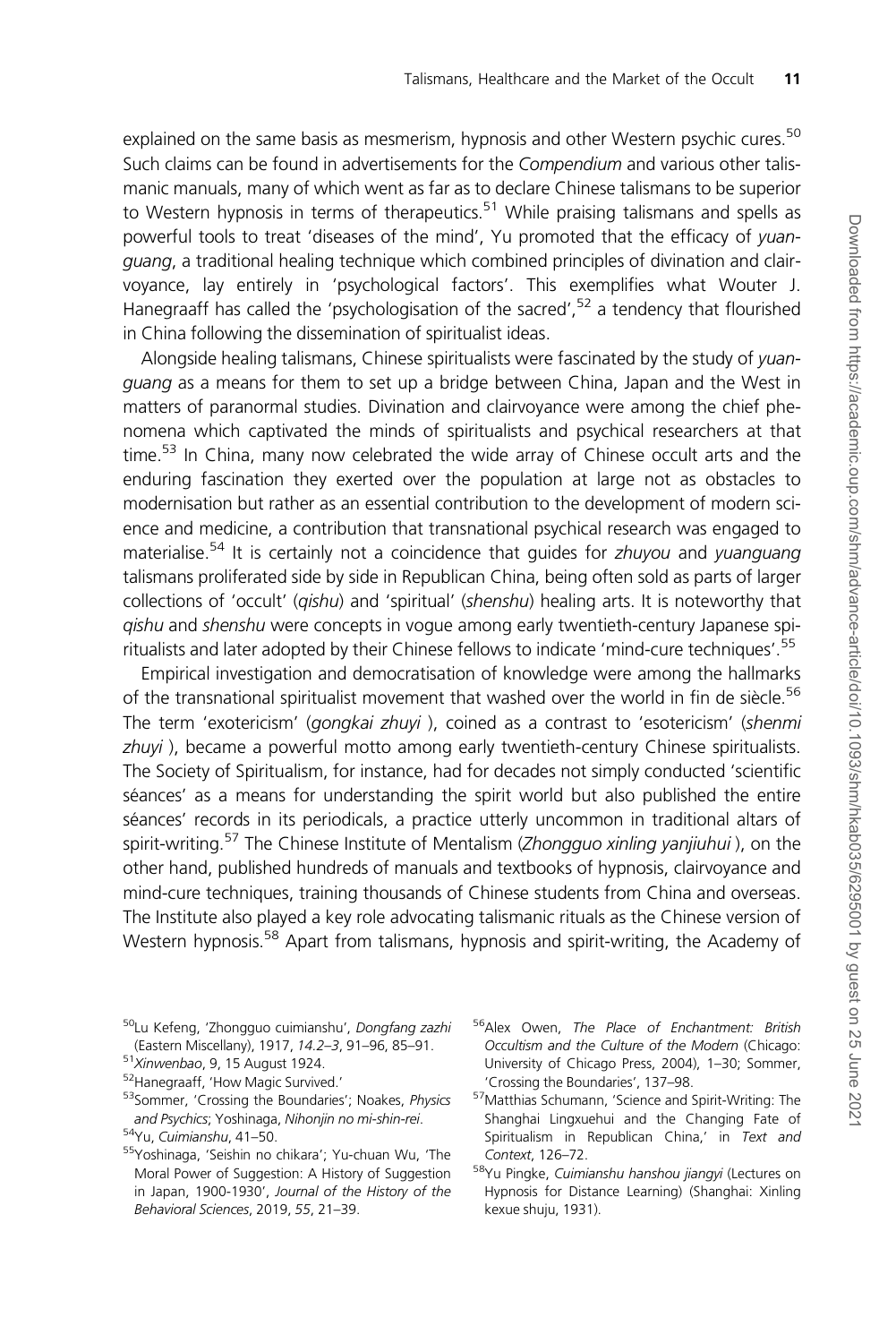Occult Arts regularly offered courses of magic, geomancy and a number of traditional divination techniques, including fortune-telling, palmistry and physiognomy.

The trend for making secret knowledge public materialised in the remarkable number of public performances Chinese occultists conducted between the 1910s and 1930s. While these performances were more common among hypnotists and magicians, the practice spread to other specialists of the occult as well, including talismanic healers. Advertisements from 1924 and 1925 report that Yu Zhefu conducted several public demonstrations in a temple in southern Shanghai. The performance carried out on 22 June 1924, a newspaper states, lasted for six hours and was watched by over a thousand people, including members of the Spiritualist Society (Xinling xueshehui) and Chinese Institute of Occultism (Zhongguo shenmi zhexue ). The announcement then describes the address, profession and name of 10 individuals who participated in Yu's performance, including Zhang Ziyang , an entrepreneur whose inflammation was cured by talismans within 14 minutes.<sup>59</sup> Those who did not attend the performance, a publisher persuasively suggested, could instead buy the Compendium: the talismans therein recorded promised to be as effective as if one had received teachings directly from Yu's mouth.<sup>60</sup>

The use of first-hand witnesses as a means for demonstrating the efficacy of talismans and spells is equally found in dozens of testimonials of individuals who were healed after applying the instructions published in the Compendium.<sup>61</sup> On 9 July 1922, a letter from Zhang Shaozhen , an officer from the Bank of China in Hong Kong, praises the publication of the manual after describing how he used a divination technique to find his lost watch. Two years later, the East Asia Press and World Books published the testimonials together with the address, profession and name—of over 20 people who successfully applied Yu's talismans. Over the 1920s, the personal experience of dozens of individuals was published as part of larger advertisements for the Compendium. Individual testimonials served to counterbalance the fact that even as a printed  $(=$  public) text, Yu's manual remained remarkably effective: oral transmission, divine inspiration and the study of esoteric manuscripts were no longer necessary as long as one followed the instructions recorded in printed word.

## Publishing Secrets

The publication of such talismanic manuals as Yu Zhefu's Compendium was part of a larger market formed around a growing interest in occult matters. Driven by the popularisation of mass media, cheap print and spiritualist ideas, this market boomed in the first half of the twentieth century to unprecedented heights. Alongside handbooks of talismans and spells, a plethora of almanacs and guides of astrology, divination, hypnosis, Indian yoga, geomancy, meditation and necromancy integrated the bookselling market of Republican China—as publishers' catalogues, newspapers and in-book advertisements convincingly attest.<sup>62</sup>

Cultures Critique, 2002, 10, 333–64; Emily Baum, The Invention of Madness: State, Society, and the Insane in Modern China (Chicago: University of Chicago Press, 2018), 97–103.

62See, for example, Xie Lujun, ed, Shuzang (Collection of Secret Arts), 100 vols (Beijing: Yanshan chubanshe,

<sup>59</sup>Xinwenbao, 26 June 1924.

<sup>60</sup>Xinwenbao, 21 August 1924.

<sup>61</sup>On 'experience' as a new epistemological category in modern China, see Sean Hsiang-lin Lei, 'How Did Chinese Medicine Become Experiential? The Political Epistemology of Jingyan', Positions: East Asian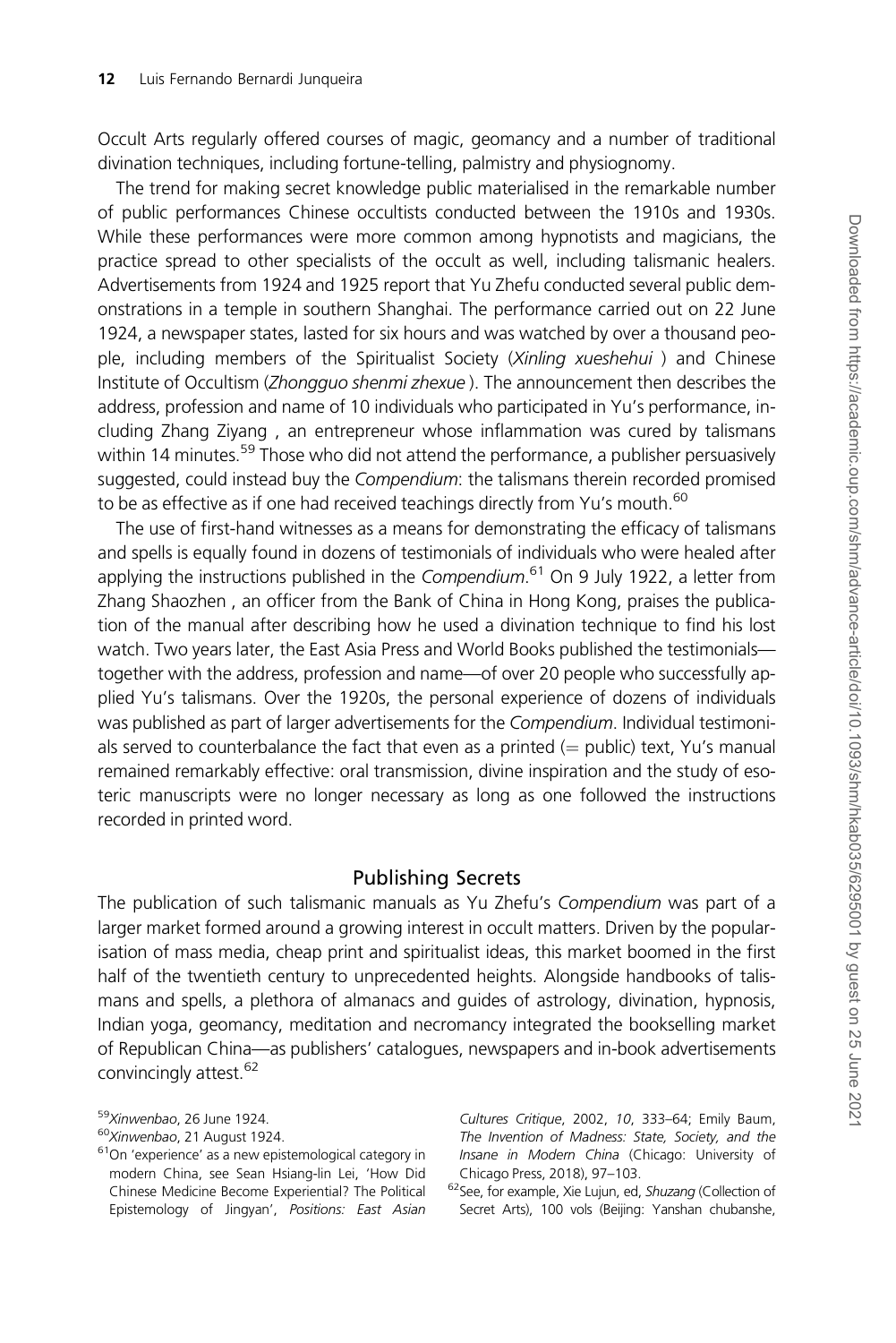While the publication of these texts might have been partly motivated by the very capitalist nature of Shanghai's publishing houses,  $63$  we should not overlook the peculiarities of occult knowledge itself: oral transmission and divine inspiration, often supported by the materiality of esoteric manuscripts, were the sine qua non of occult knowledge's efficacy. The publishing of secrets in the form of cheap 'know-how' texts did not simply open up new channels for accessing esoteric knowledge but also assured that the techniques transmitted through the printed word could be as effective as those passed down by traditional means. Simply put, the publication of occult texts would make no sense if readers did not accept that printed manuals were also legitimate—and, in turn, effective—channels for transmitting secret knowledge. The China and West Press (Zhongxi shuju; henceforth: 'Press') thoroughly illustrates the engagement of Shanghai's publishers in the formation of this market of the occult.

The Press, a midsize publishing house founded by Wu Lugong in 1917, was specialised in the trade of cheap books, pamphlets and reprints. Primers and household manuals, along with novels and medical texts, constituted the core of its bookselling business.<sup>64</sup> From the early 1920s to its closure in the 1940s, the Press invested massively in the publication of occult texts as well. While in 1926 it announced, in a modest advertisement, the publication of only nine titles,  $65$  three years later the number jumped to twenty-one and occupied over one-third of a newspaper's page ([Table 1](#page-13-0)).<sup>66</sup> This number is reached if we count the Collection of Occult Arts as a single book: its 81 volumes, however, contained 13 different titles on geomancy, divination, physiognomy, necromancy, hypnosis, astrology and talismans. Compiled by the founder of the Academy of Occult Arts (AOA), Liu Shenfeng, the Collection ranked among the Press' bestsellers, being advertised in all Shanghai's major newspapers for nearly a decade. From a title catalogue published in 1927, we are informed that by then the Press was selling well above 80 manuals on a plethora of Chinese, Western and Japanese occult arts.<sup>67</sup> Many of the Press' manuals were reprinted by, of reprints from, other contemporary publishers.

Promoted under the category of *gishu*, or 'occult arts', the manuals were designed as modern textbooks for general readers who might not have prior tacit knowledge in the occult, 'starting with the simple and then concluding with the complex'.<sup>68</sup> Sold for a low price, written in vernacular Chinese and printed in transcription form—except for talismans, which are still printed as photocopies of manuscripts—each manual offers detailed instructions for use and promises to reveal secrets that were hardly if ever disclosed in traditional occult texts. The Secret Book of Healing Talismans (henceforth: 'Secret Book'), which has survived in dozens of Republican editions and is still in print today, $^{69}$  epitomises how the Press's manuals differ from pre-twentieth century occult texts.

2010); Guojia tushuguan diancang yuedubu, ed, Minguo shiqi faxing shumu huipian (Collection of Publishers' Catalogues from the Republican Period), 20 vols (Beijing: Guojia tushuguan chubanshe, 2010).

<sup>63</sup>Reed, Gutenberg in Shanghai, 173–245.

<sup>&</sup>lt;sup>64</sup>Zhongxi shuju, Shanghai Zhongxi shuju tushu mulu (Title Catalogue of the China and West Press) (Shanghai: Zhongxi shuju, 1927).

<sup>&</sup>lt;sup>65</sup>Xinwenbao, 29 May 1926.

<sup>66</sup>Xinwenbao, 29 November 1929.

<sup>67</sup>Zhongxi shuju, Shanghai Zhongxi shuju, 11-13. <sup>68</sup>Xinwenbao, 30 September 1928.

<sup>&</sup>lt;sup>69</sup>Guoyi xueshe and Xingming yanjiushe, eds, Yibu xingxiang bairitong (Learn Medicine, Divination, Astrology and Physiognomy in 100 Days) (Shanghai: Zhongyang shudian, 1937); Guoyi xueshe, ed, Jianghu yishu mizhuan (Secret Transmissions from Folk Healers) (Taichung: Ruicheng shuju, 1980).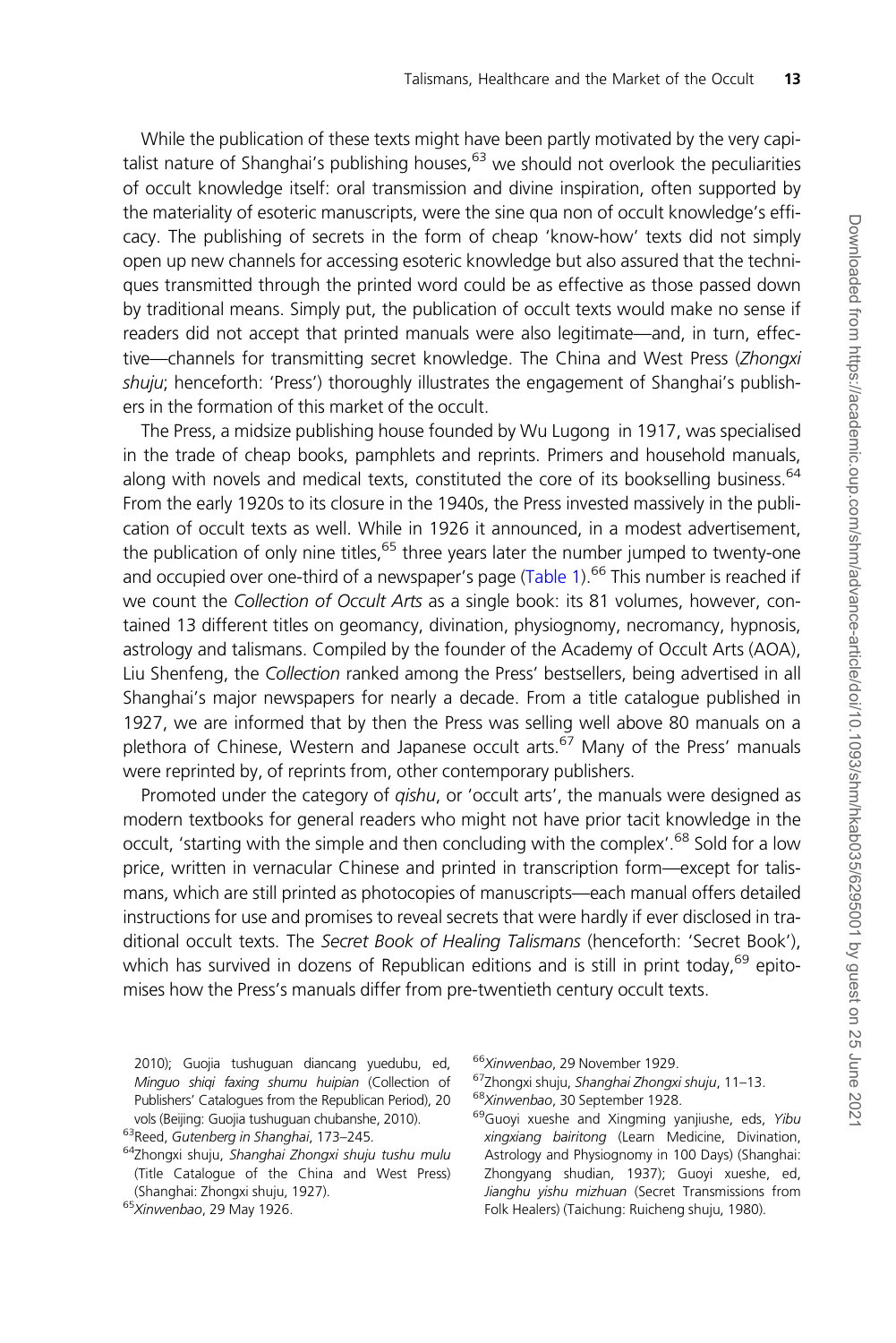| Title in Chinese | Title in English                                  | Compiler           | Main Content                                |
|------------------|---------------------------------------------------|--------------------|---------------------------------------------|
|                  | The Occult Arts of Radio-Hypnosis                 | AOA                | <b>Hypnosis</b>                             |
|                  | Esoteric Arts of Qimen<br>Dunjia Divination       | <b>AOA</b>         | Astrology<br>and divination                 |
|                  | Collection of Occult Arts                         | <b>AOA</b>         | Various occult arts                         |
|                  | Compendium of Fortune-Telling                     | Bogu shulou        | Fortune-telling                             |
|                  | Occult Arts of Physiognomy                        | Feng Yunzi         | Physiognomy                                 |
|                  | Lectures on Yin-Yang,<br>Geography, and Fengshui  | Foyin shuju        | Geomancy                                    |
|                  | Secret Transmission<br>of Yuanguang               | Foyin shuju        | Clairvoyance<br>and divination              |
|                  | Secret Transmission of<br>Spirit-Writing          | Guo Ren            | Necromancy                                  |
|                  | Lectures on Liuren Divination                     | Jiang Wentian      | Astrology<br>and divination                 |
|                  | Compendium of<br>Chenzhou Talismans               | Mojing shuwu       | Talismans                                   |
|                  | Secret Arts of Necromancy                         | Mojing shuwu       | Necromancy and spirit-<br>photography       |
|                  | Secret Book of Dream<br>Interpretation            | Shi Shilun         | Dream creation                              |
|                  | <b>Fantastic Tales of Monsters</b><br>and Spirits | Shi Zhulu          | Necromancy, exorcism,<br>and ghost-catching |
|                  | Divine Arts of Self-Cultivation                   | Sohaku<br>Nakazawa | Martial arts, breathing<br>and meditation   |
|                  | Lectures on Hypnosis                              | Wei Quanzi         | <b>Hypnosis</b>                             |
|                  | Secret Book of Healing Talismans                  | Xu Jinghui         | Talismans                                   |

<span id="page-13-0"></span>Table 1. List of the occult texts the China and West Press highlighted in the Xinwenbao, 29 November 1929.

The Secret Book is an expanded and commented version of a popular talismanic manual compiled in the mid-nineteenth century, the Yellow Thearch's Stele of the Thirteen Disciplines of Zhuyou (henceforth: 'Stele of Zhuyou').<sup>70</sup> Although the Stele of Zhuyou is more detailed compared to talismanic manuscripts, its level of detail is not a match for the Secret Book. First, all the talismans contained in the Secret Book are simple and composed of well-defined characters, while in the Stele of Zhuyou, over half of them are elaborated talismans, which are far more difficult to learn, memorise and write ([Figures 1–2\)](#page-7-0). Secondly, whereas the Stele of Zhuyou contains only one half-page introductory text—which merely describes the history of the text's transmission—the Secret Book has nothing less than nine spreading over 16 pages. It includes entries on the origins of talismanic healing, the rules and taboos both healer and patient should observe, methods for writing talismans and uttering spells, how to assess the health condition of a patient and set up an altar for talismanic rituals. Thirdly, in the Stele of Zhuyou, for example, an elaborated talisman to invoke the God of Incantations is only followed by three spells and two proper names, Ying Daozhou and Yuan Zhi , leaving the reader with

<sup>&</sup>lt;sup>70</sup>Xuanyuan beiji zhuyou shisanke (Shanghai: Guangyi shuju, 1914).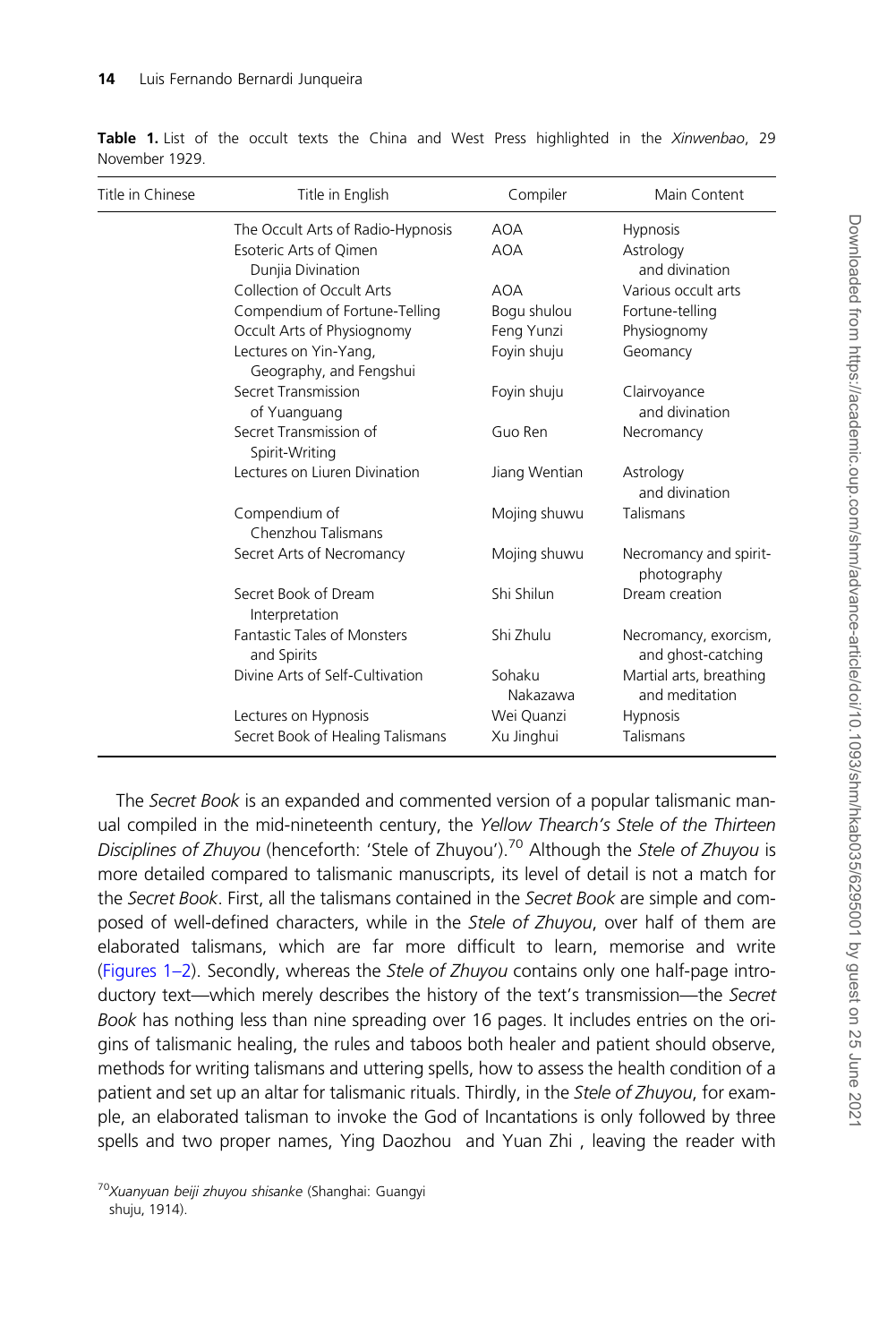absolutely no idea about what all this is supposed to mean.<sup>71</sup> In the Secret Book, by contrast, the elaborated talisman and two spells are removed, and we learn that the two proper names refer to the divine names of the God of Incantations, whose healing powers should be invoked through a verbal spell and his written names.<sup>72</sup> With regard to instructions, talismanic manuscripts are even more modest than the Stele of Zhuyou, indicating that their purpose was to conceal, rather than reveal occult knowledge.<sup>73</sup>

Hypnosis became a driving force for the rediscovery of traditional occult arts in Republican China. Celebrated as a scientifically proven psychic technique (lingshu), hypnosis promised to heal all sorts of physical and psychological diseases. And it promised much more. Renowned Western and Japanese psychical researchers declared that during the hypnotic state highly sensitive persons could foresee the future, perform astral projection, diagnose the illness of people not physically present and even talk to the dead.<sup>74</sup> Thousands of studies on the wondrous effects of hypnosis began to be translated into Chinese and published in the popular press. A hypnosis craze swept across urban China, prompting the formation of hundreds of spiritualist and occultist groups dedicated to the study of hypnosis and the occult.<sup>75</sup> And the more Chinese elites became familiar with Western and Japanese hypnotic techniques, the easier it was for them to identify similarities between these and Chinese occult arts. In the preface for Guo Renlin's book Treatise on Ghosts, for instance, the scholar Ouyang Zhongshou , an active member of the Society of Spiritualism, proclaims that prayer, divination, astrology, bone-reading, necromancy and spirit-writing are 'all hypnotic techniques used for communication with the world of the spirits'.<sup>76</sup> The thousands of writers and publishers that echoed Ouyang's words indicate that he was by no means a dissonant voice within the broader community of Chinese occultists.

Within this context, the market of occult texts gained a new lease of life under the auspices of the spiritualist movement. Not surprising, the China and West Press was located on the same street as the headquarters of the Society of Spiritualism.<sup>77</sup> The Press's founder, Wu Lugong, began his publishing career in the World Books—which had not only distributed and promoted the Compendium for years but also invited Yu Zhefu to conduct public performances in Shanghai in 1924 and 1925. A closer look at manuals and advertisements shows the impact ideas pushed forward by Chinese spiritualist groups had on the Press' publishing activities.

In a title catalogue published in 1927, the Press spent most of its pages introducing the occult texts it had long advertised in commercial newspapers. Through a combination of texts and images, individual entries showcase the specificities of each manual. Words like 'psychical research' (jingshenxue), 'spiritualism' (xinlingxue), 'psychology' (xinlixue), 'science' (kexue) and 'to demonstrate empirically' (zhengming), all pervasive in spiritualist

- 72Xu Jinghui, Zhuyouke zhibing qishu (Shanghai: Zhongxi shuju, 1927), 12.
- 73Unschuld and Zheng, Chinese Traditional Healing, 18–56, 154–76.
- 76Ouyang Zhongshou, 'Second preface', in Guo Renlin, Yougui lun (Shanghai: n.p, 1917).
- 77That is the Wangping Street (), popularly known as the Newspaper Street () during the Republican period.

 $71$ Ibid., 16.

<sup>74</sup>Ichiyanagi Yoshitaka, Saiminjutsu no nihon kindai (Hypnosis in Modern Japan) (Tokyo: Seikyūsha, 1997); Alan Gauld, A History of Hypnotism (Cambridge: Cambridge University Press, 1992).

<sup>&</sup>lt;sup>75</sup>Zheng Guo, Biandong shehuixia de xinyang fenhua Shanghai Lingxuehui yanjiu (The Shanghai Spiritualist Society) (Beijing: Zhongguo shehui kexue chubanshe, 2018), 18–51.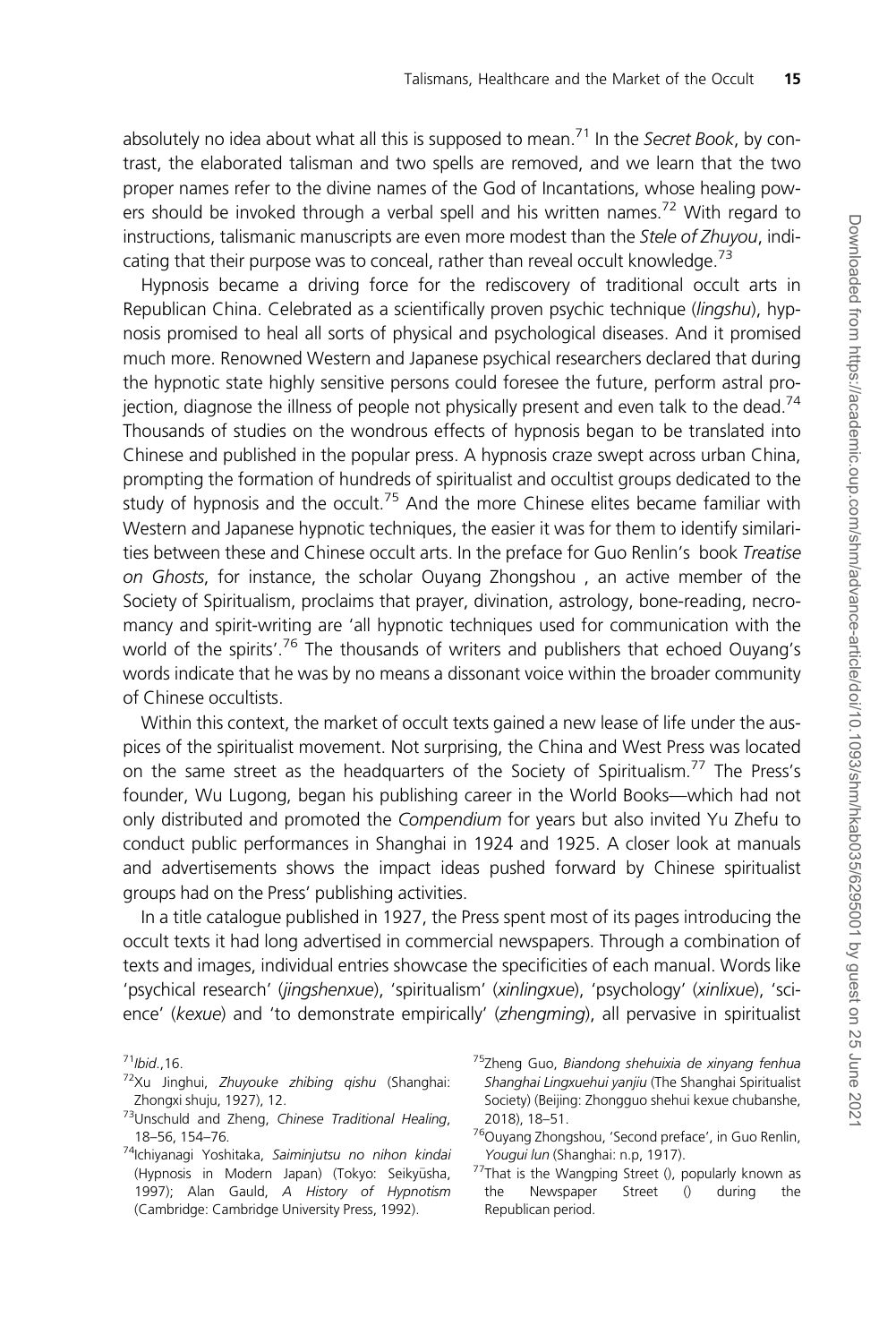works, permeate the whole catalogue. In an entry for yuanguang, for instance, the text begins by claiming that this is a 'traditional art of our Country' which 'essentially comprises a branch of psychic research'. But the manuscript from which the manual was produced, the texts assures, 'had for centuries been passed down in secrecy'.<sup>78</sup> Drawing from studies conducted among psychical researchers in the West and Japan, since the 1910s Chinese spiritualists began to hail traditional *yuanguang* as a technique of clairvoyance and telepathy. Suddenly, specialised texts of yuanguang, which are seldom mentioned in private collections before the twentieth century, mushroomed in Republican China, with hundreds of journal articles debating its marvellous effects. Reports of individuals who used yuanguang to diagnose the illness of people not physically present, to exorcise evil spirits or to harness the healing power of divine beings all flourished in the Chinese press.79

The catalogue also dedicates several pages to introducing the latest psychic methods coming from the West. The Knowles Radio Hypnotic-Crystal, a device invented by the world-renowned occultist Elmer E. Knowles (1861–1959) for hypnotherapy and attention focus,<sup>80</sup> was announced together with The Occult Arts of Radio-Hypnosis (Baiguang dianqiu qishu), an 'acclaimed manual that has already been translated into dozens of Western languages'.<sup>81</sup> Praising it as an 'innovative science popular among intellectuals and used as a powerful pathway by electrical engineers, spiritualists, philosophers, physicians and psychologists worldwide', the Press urged readers to personally experience what radio-hypnosis had to offer in terms of mind-reading, healing, clairvoyance and necromancy.82

The Chinese arts of talismanic healing, occultists declared, worked on the same basis as hypnosis.<sup>83</sup> Since its invention in the nineteenth century, however, nowhere a consensus has existed about how and why hypnosis exactly works.<sup>84</sup> While some related its principles of efficacy to the brain, others found more sense in psychological and spiritual explanations.<sup>85</sup> The claim that talismanic rituals worked as a form of psychotherapy (*jin*gliaoxue ) soon became mainstream among Chinese occultist circles. An article published in 1937, for instance, argues that the efficacy of talismanic rituals lies in that the healer gives suggestions to the sick by setting up altars, burning incense and writing talismans.<sup>86</sup> The ancients, others claimed, vested talismanic rituals in a religious guise not only because they did not have the scientific means to study it properly but also because they realised that treatments were always more effective when the sick's faith increased.<sup>87</sup> Although not denying the power of the gods altogether, several occultists

- <sup>79</sup>The database Quanguo baokan suoyin (National Index to Chinese Newspapers and Periodicals) records over 150 articles titled 'yuanguang' published between 1910 and 1939.
- 80Elmer E. Knowles, The Basic Principles of Suggestion, Hypnotism, Telepathy, Personal Magnetism, Character Building ... and the Development of the Dormant Faculties (Brussels: Psychology Foundation, 1926).
- 81Zhongxi shuju, Shanghai Zhongxi shuju, n.p.
- 82Ibid.; Xinwenbao, 1 May 1929.

84<sub>Gauld</sub>, A History of Hypnotism, 273-503.

<sup>&</sup>lt;sup>78</sup>Zhongxi shuju, Shanghai Zhongxi shuju, n.p.

<sup>83</sup>Yu, Cuimianshu, 41–50; Lu, 'Zhongguo cuimianshu'.

<sup>85</sup>Zheng, Biandong shehuixia, 18-51.

<sup>86</sup>Buyi, 'Zhongguo zhuyouke zai jingliao xueshu shang zhi pingjia' (Comments on the Place of Chinese Talismans in the Academic Field of Psychotherapy), Jiankang zazhi (Health Magazine), 1937, 5, 30–31.

<sup>87</sup>Li Xianghou, 'Jingshen youxi zhuyouke (Psychological Games: Talismanic Healing)', Jingshen yuekan (Monthly Psychic), 1918, 2, 23–24; Feng, 'Shenmi de zhuyouke (Mysterious Talismanic Healing)', Sanliujiu huabao (369 Illustrated Magazine), 1942, 14, 19.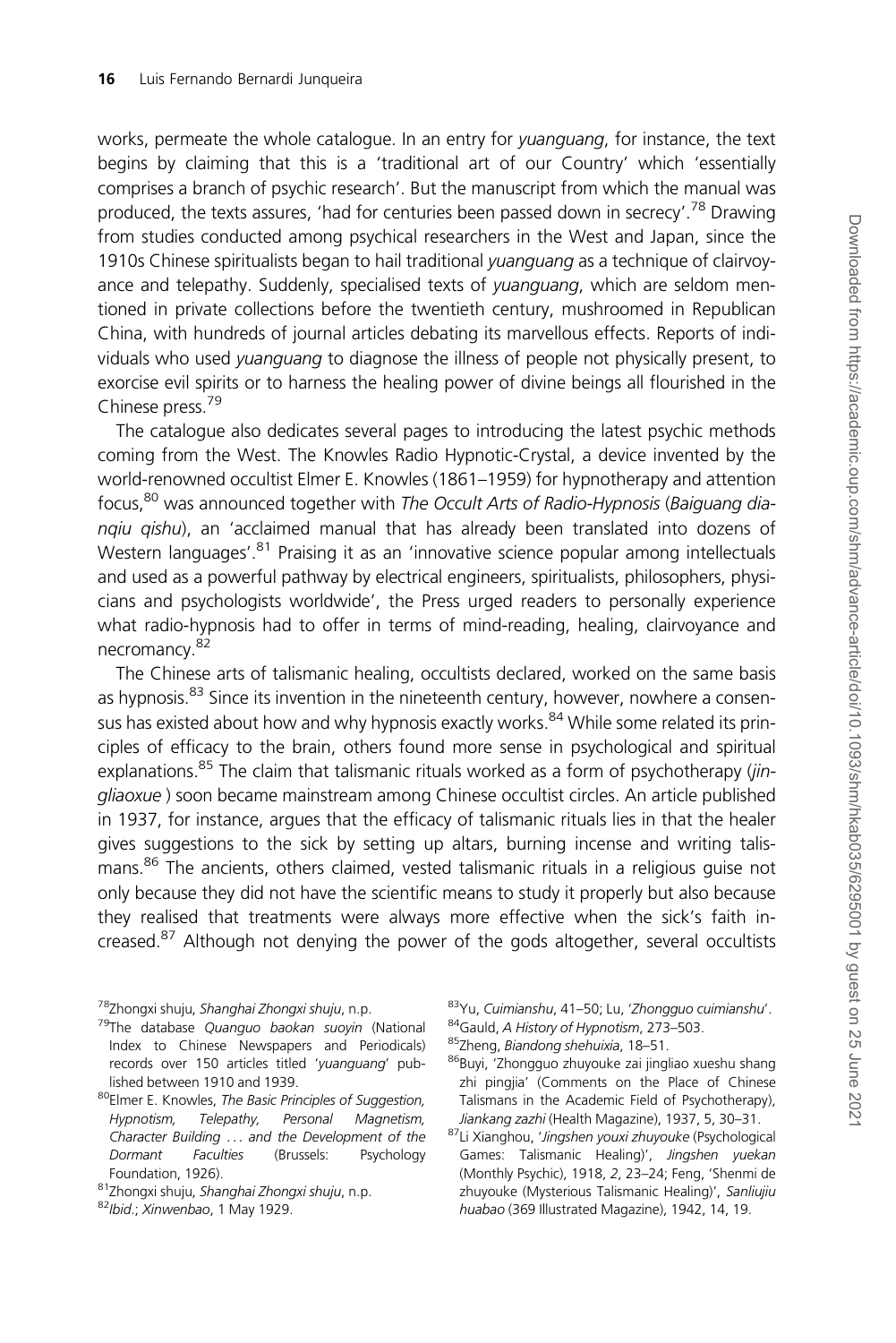大门 符到病金 烈欲燒邪 同型 一清寶劍 地科 H 大好 對大 口兄姊 ā, 一群 谿 ā. 一此字尚可考 网高高宇 w

Fig. 3. Eight 'elaborated talismans' for inducing hypnosis. Extracted from Huang Feng, Collection of Global Hypnosis, 1940, 24–25

praised the 'expectation effect' (yugi zuoyong), this 'remarkable scientific discovery', as the real phenomenon talismans and spells could help create.<sup>88</sup> Consequently, the most popular guides of hypnosis published in Republican China included discussions on talismanic healing. Whereas Wang Yang 's manual Chinese & Foreign Hypnotism discusses at length the relevance of prayers, spells and talismans as psychic cures,  $89$  Huang Feng 's Collection of Global Hypnosis records dozens of Chinese talismans for inducing the hypnotic state (Figure 3).<sup>90</sup>

Not only talismans and *yuanguang* attracted the attention of Chinese spiritualists. While the Arts of Physiognomy claimed to combine the best from Chinese, Japanese and Western arts of physiognomy, all 'scientifically proven',<sup>91</sup> the Fantastic Tales of Monsters and Spirits contained techniques to invoke, exorcise and manipulate spiritual beings.<sup>92</sup> Mediumship was the hallmark of the spiritualist movement worldwide, and combined with the Chinese longstanding attraction for the spirit world, it generated a rich literature on the academic and practical dimensions of this subject. The revival of spirit-writing altars in urban areas might be linked with the popularisation of Western spiritualism across China too.<sup>93</sup> Declaring itself as a must among such altars, the Secret Transmission

<sup>88</sup>Buyi, 'Zhongguo zhuyouke'.

<sup>89</sup>Wang Yang, Zhongxi cuimianshu jiangyi (Shanghai: Zhongxi yiyuan, 1924).

<sup>90</sup>Huang Feng, Shijie cuimianshu daquan (Shanghai: Guoguang shudian, 1940).

<sup>91</sup>Xinwenbao, 30 September 1929.

<sup>92</sup>For their Chinese names, please refer to Table 1.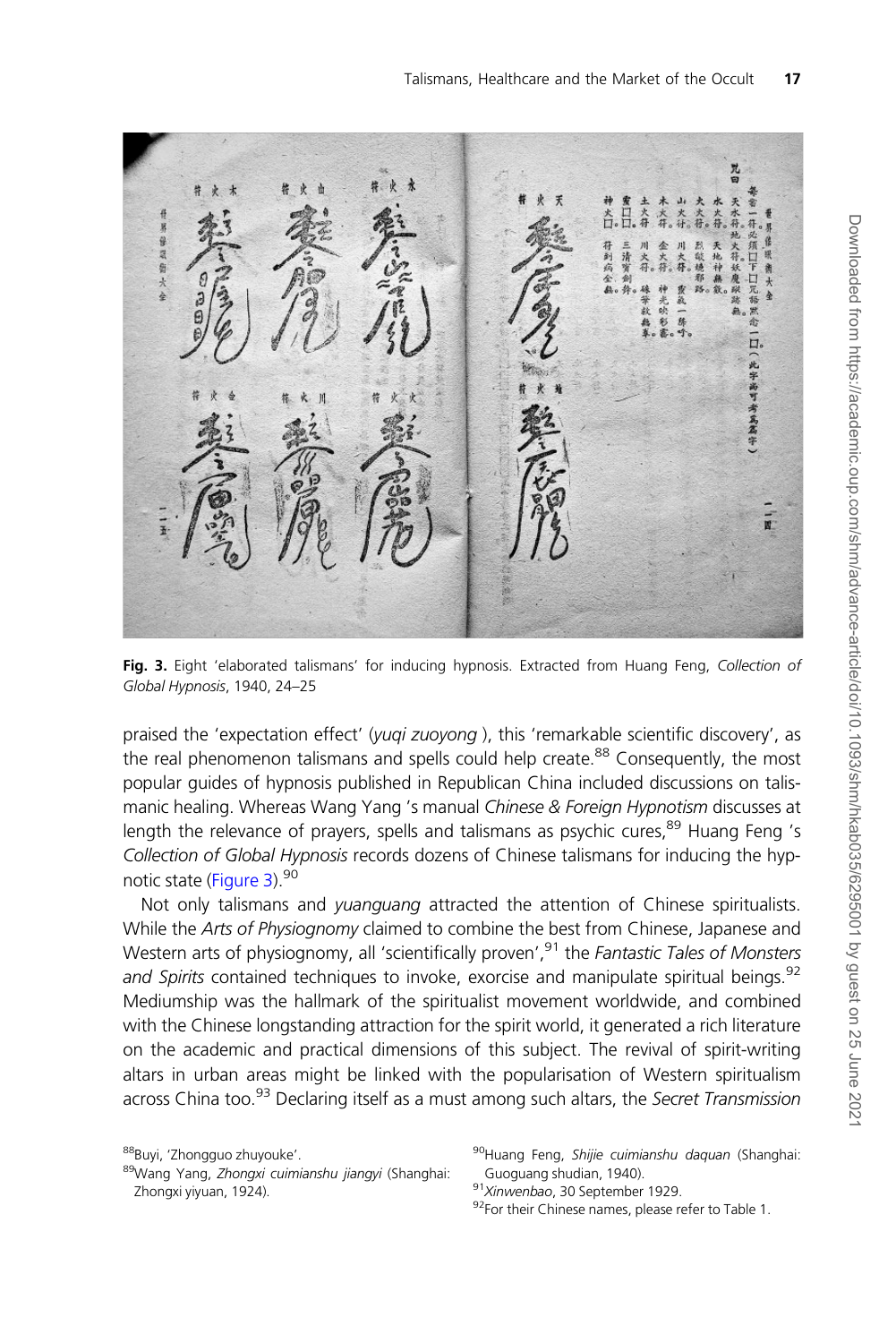of Spirit-Writing promised to reveal all the secrets for spirit-communication. The Secret Arts of Necromancy went even further, dedicating several chapters to the 'scientific arts of necromancy and spirit-photography'. In fact, the manual's alternative name, 'Proven Studies of the Spirit' (Shiyan linghunxue ), was an allusion to the field of psychical research, often translated in Chinese as *linghunxue*. The fascination occult healing and the spirit world exerted over the burgeoning community of Chinese spiritualists—many of whom were also concerned with the modernisation of China-indicates that these groups constituted the main target readership of the Press's manuals.

#### 4. Advertising the Occult

In 1998, Owen Davies highlighted the potential of newspapers to enhance our understanding of witchcraft and magic in modern England. While the belief in traditional witchcraft waned during the early twentieth century, Davies argued, newspapers reveal that the same period witnessed a growing acceptance of divination and astrology, a 'harsh reality' for the enthusiasts of post-enlightenment positivism. Meanwhile, newspapers also created a space wherein the cunning-folk and fortune-tellers could interact with the larger public without the intermediation of British intellectuals—many of whom were averse to 'old superstitions'.<sup>94</sup> In Republican China, mass media also played a fundamental role in the formation of the market of the occult. Newspapers served a medium through which to advertise the trade of occult objects, the therapeutic service of occultists and the activities of occultist schools involved in the transmission of esoteric knowledge.

As a bestseller of its day, Yu Zhefu's Compendium also served as a channel for publishers to sell ready-made talismans produced in accordance with the manual's instructions. As part of an advertisement for the Compendium, in 1922, the East Asia Press and the Chenzhou Spiritual Society co-announced in the Shanghai News the selling of healing talismans directed to all sorts of internal and external illnesses, including bones stuck in the throat and  $n\ddot{\textit{i}}e$ , an epidemic disease whose cause was often attributed to demons. Those interested should send an order to the East Asia Press with the kind and quantity of talismans desired and could 'test them on the spot before purchase'. Each talisman, created by Yu himself, was being sold on consignment in the publisher's headquarters in Shanghai for the price of one silver dollar and five cents.<sup>95</sup>

Not all talismans were meant to be sold, though. Newspapers reveal that talismans were commonly sent as gifts to customers of certain products. On 10 June 1922, the Eastern Times notified readers that in that week it would send to everyone a talisman for mad dog bites.<sup>96</sup> Three years later, the World Books announced that those who buy their books would be gifted a photo of the Panchen Lama, which served as a potent amulet to 'expel the evil and attract good fortune'.<sup>97</sup> In 1929, a series of advertisements for a brand of pills for improving parturition declared that all customers would receive a divine

<sup>93</sup>Zheng, Biandong shehuixia; Wang Chien-ch'uan, 'Spirit Writing Groups in Modern China (1840– 1937): Textual Production, Public Teachings, and Charity', in Chinese Modern Religion II: 1850–2015, II, 651–84.

<sup>94</sup> Owen Davies, 'Newspapers and the Popular Belief in Witchcraft and Magic in the Modern Period', Journal of British Studies, 1998, 37, 139–65.

<sup>95</sup>Xinwenbao, 30 April 1922.

<sup>96</sup>Shibao (Eastern Times), 10 June 1920.

<sup>97</sup>Xinwenbao, 25 May 1925.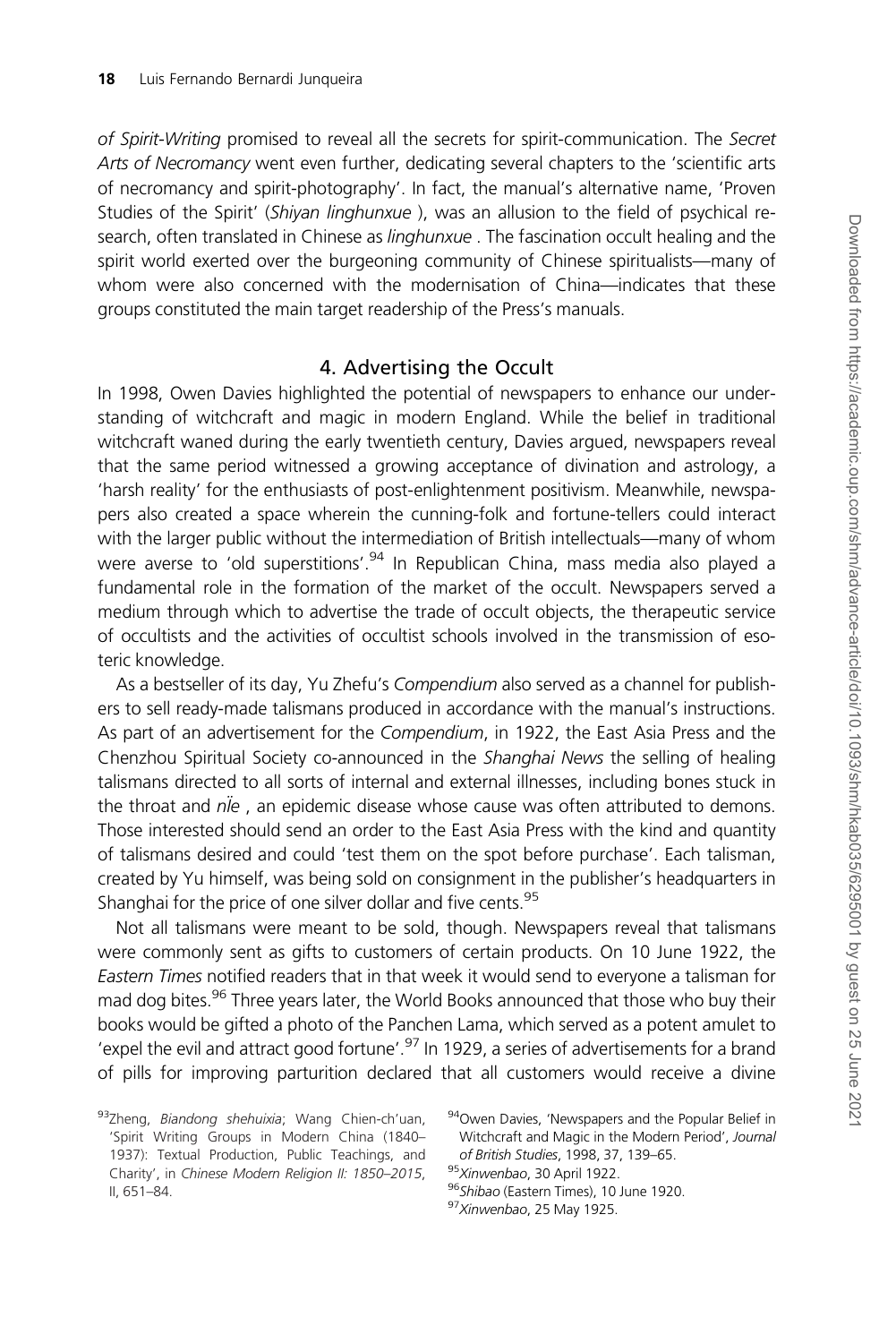talisman for safe delivery as a goodwill gesture.<sup>98</sup> And in July of the same year, the Society of Spiritualism, which had for decades been involved with the study, production and distribution of talismans, announced that a spirit-photography of, and a talisman written by the Immortal of Purple Clouds (Zixia zhenren) would accompany their new edition of the 'Records of Human-Spirit Communication' (Rengui tongling lu).<sup>99</sup>

The publication and distribution of medical and religious books for free as a means for individuals to accumulate good karma were pervasive in traditional China.<sup>100</sup> The popularisation of mass media in the twentieth century did not only invigorate this practice but expanded the readership (and consequently, the sponsor's good karma) to unprecedented levels. In 1922, a man whose mother was sick announced that he would sponsor the publication of 500 copies of Yu's Compendium at half of the original price.<sup>101</sup> On 6 February 1895, another individual offered detailed instructions on how to create a simple yet 'effective divine talisman for a difficult labour' that anyone could use in an emergency.<sup>102</sup> And stating that the summer of 1918 had been excessively hot and that this would inevitably cause epidemics in autumn, on August of that year an office in Shanghai announced the distribution for free of 'divine talismans against demonic epidemics', which could be delivered by mail or collected in person.<sup>103</sup>

In a series of advertisements issued in the Shanghai News between May and June 1915, a patient named Ji Zhonglu used a talisman to advertise the medical activities of the Ren'an yiju , a hospital in Shanghai specialised in the treatment of venereal diseases. Ji Zhonglu, the announcement begins, had long been afflicted by bubo. After trying all kinds of conventional remedies in vain, Ji begged his relative, the medium Liu Renfu , to ask the spirits for a cure. A spirit presented them with a talisman yet provided no instructions on how to use it. Not knowing how to proceed, Liu asked the spirit for clarification, to which the spirit responded:

The reason master Liu does not understand how to use the talisman is that it should neither be ingested nor pasted. This talisman rather comprises the four characters '' '' '' ''. Divine physicians are not as good as human physicians! Rush to the Ren'an Hospital and you shall be healed in half a month.

This was not a conventional talisman—which the sick should otherwise ingest or paste somewhere—but a 'divine admonition', written in talismanic form, urging Ji to visit the Ren'an Hospital. Healed after following the spirit's instructions, Ji printed the talisman as proof of what happened and exhorted those suffering from the same disease to visit the hospital immediately.<sup>104</sup> Here, the authority of the spirits, combined with the material support provided by print, transformed the talisman from a secret writing into a modern form of advertisement.

Retributive Recipes: On the Ethics of Public and Secret Health Care Knowledge', Monumenta Serica, 2004, 52, 325–43.

- <sup>101</sup>Xinwenbao, 8 October 1922.
- 102Xinwenbao, 6 February 1895.
- <sup>103</sup>Xinwenbao, 7 August 1918.
- 104Xinwenbao, 28 May 1915.

<sup>98</sup>Shenbao, 29 July 1923.

<sup>99</sup>Shenbao, 22 July 1929.

<sup>100</sup>Luis Fernando B. Junqueira, 'Popular Healing in Printed Medical Books: The Compilation and Publication of the Chuanya from the Late Qing through the Republican Period', Monumenta Serica, 2018, 66, 391–436; Paul U. Unschuld, 'Chinese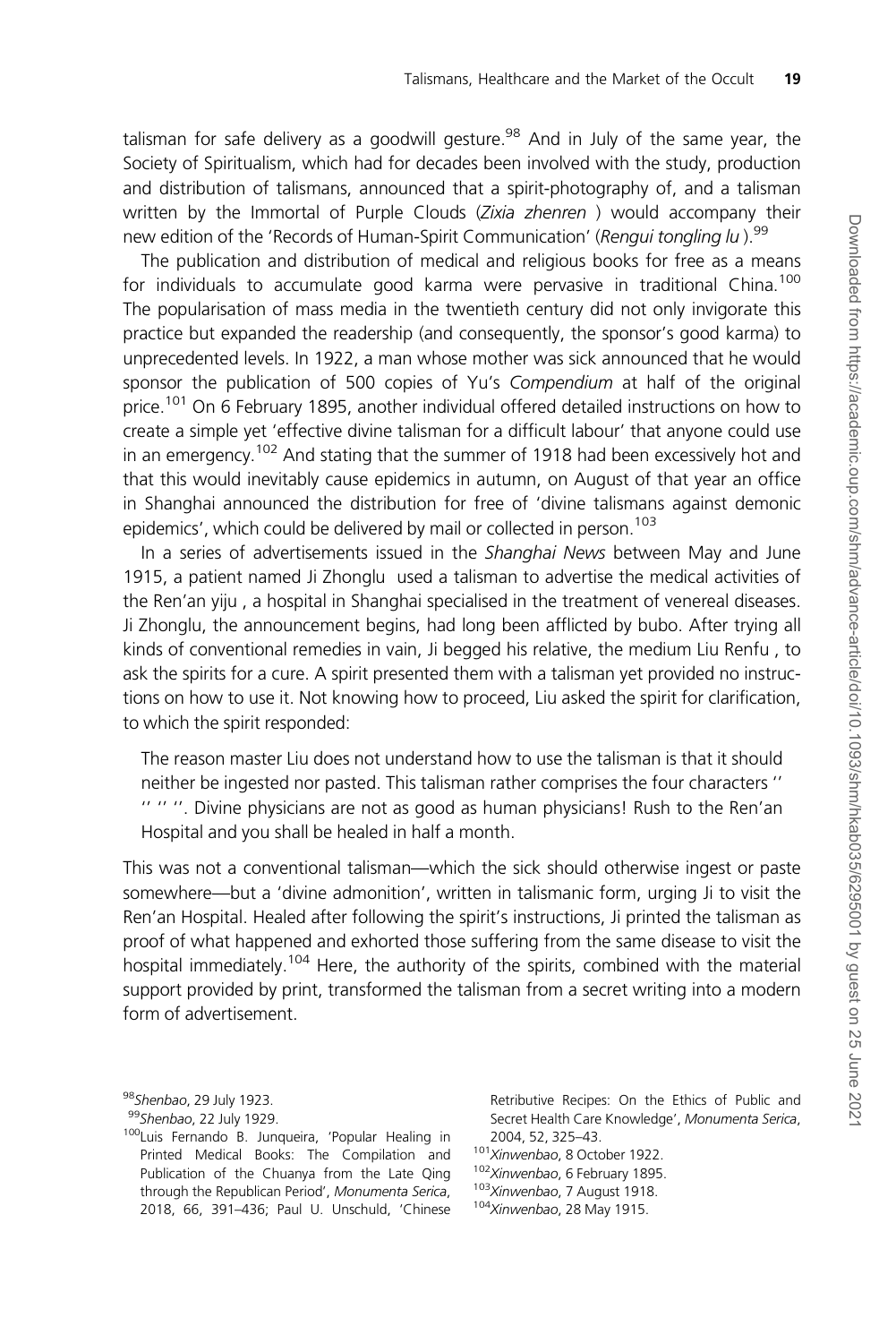Talismans printed in newspapers also served to promote talismanic manuals and demonstrate their efficacy to prospective customers. In 1924, a large advertisement for the Compendium is composed of two talismans, one for nie-disease and another for cough. At the top of the talismans, a passage explains their effects and instructions for use: each talisman should be activated by its respective verbal spells in the early morning. Below the talismans, though, a text written in tiny letters states that the spells are contained inside the book—that is, to know the activation spells, the person should purchase the entire collection.<sup>105</sup> This practice spread to such an extent that in 1935, the Bright Spring Books (Chunming shudian ) published, as part of their advertisement for the Compendium, a talisman for warding off n<sup>ie</sup>-demons. This time, the bookstore provided a whole extract from Yu's text, which explains what nle-demons are, how to create the talisman and the spell to activate it.<sup>106</sup> The act of printing talismans in newspapers and encouraging readers to personally appraise their efficacy became an important marketing strategy in Republican China.

Although the circulation of talismans and other occult artefacts can be easily detected in newspapers, it was the activities of Chinese occultists which truly dominated the press. Advertisements of talismanic healers offering their healing services exploded alongside those of individuals seeking, or recording their personal experience with, talismanic treatments. As a specialist in talismans, divination and astrology, the case study of Yang Haogu is exemplary. Little is known about his life, despite that he came from Chenzhou and had for years established a healthcare market in Shanghai.<sup>107</sup> From 1914 to 1932, over three thousand advertisements issued by Yang or his numerous clients were published across Shanghai's newspapers. Self-identified as a 'talismanic-physician' (zhuyouke yishi ) from a lineage of specialists in Chenzhou talismans, Yang advertised treatments for all sorts of diseases that conventional medicine was unable to treat. 'Contrary to the dangerous drugs imposed by Western and Chinese doctors', he declared, 'I heal the sick by employing the psychotherapy technique of talismans.<sup>'108</sup> His acquaintance with the spiritualist movement is beyond doubt.

Using talismans alone or in combination with massage and acupuncture, Yang Haogu promised to treat cough, blood disorders, bone injuries and especially illnesses of children, women and those provoked by evil spirits.<sup>109</sup> Since 1916, he had also begun to announce talismanic cures for diseases caused by bacteria and germs,<sup>110</sup> along with services of divination, astrology and clairvoyance.<sup>111</sup> After attending for years at several hostels in Shanghai, he eventually established a private altar in a central area of the International Settlement.<sup>112</sup> Later in 1927, his success as a talismanic healer led he and his wife to open a small-sized clinic in a prime location at central Shanghai. While he administered treatments with astrology, talismans and divination, his wife, a spirit-medium, took care of the gynaecology department.<sup>113</sup> As for 1932, Yu Hualong, another renowned talismanic healer working in Shanghai, informed a local tabloid that occult arts made Yang so wealthy that he decided to leave the city and retire to the countryside.<sup>114</sup>

<sup>110</sup>Shenbao, 30 August 1916.

<sup>105</sup>Shenbao, 17 May 1924.

<sup>106</sup>Xinwenbao, 27 May 1925.

<sup>107</sup>Xinwenbao, 26 November 1921.

<sup>108</sup>Xinwenbao, 10 October 1932.

<sup>109</sup>Shenbao, 31 October 1914.

<sup>111</sup>Shenbao, 10 April 1926.

<sup>112</sup>Xinwenbao, 22 October 1925.

<sup>113</sup>Fu'er mosi (Holmes), 16, 20, 26 August 1927.

<sup>114</sup>Fu'er mosi, 30 November 1932.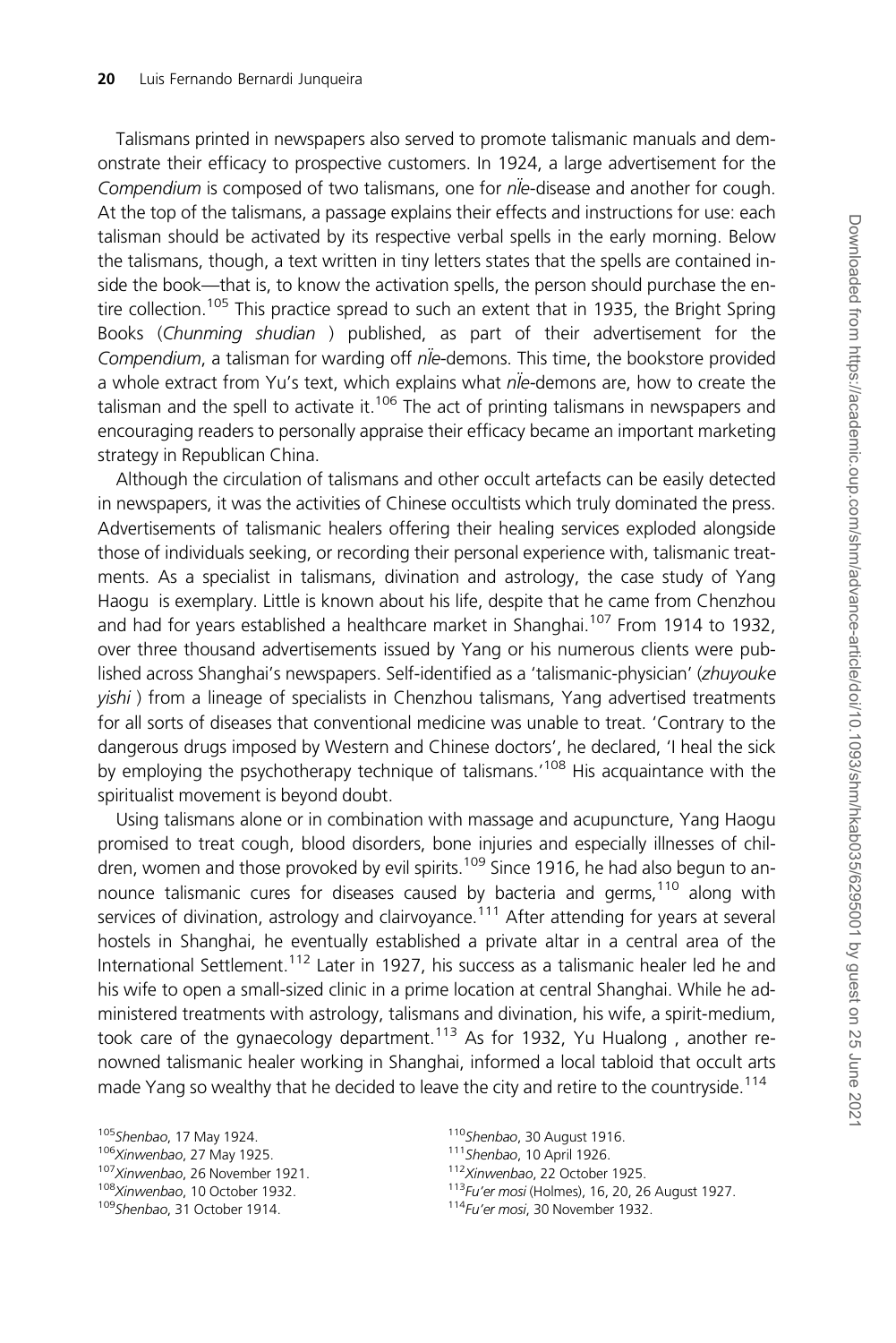Yang Haogu did not restrict his activities to Shanghai but travelled throughout China, including the large centres of Hankou, Beijing and Tianjin. Individuals from Guangdong, Yangzhou and Tianjin also praised his wondrous healing skills, publishing thanking letters to him in all major newspapers. An idea of his clientele can be drawn from a series of advertisements published in 1926. Here, we are informed that in a trip to the north, Yang successfully treated a number of aristocratic families, including the daughters-inlaw of the warlord Zhang Yuting (1875–1928) and the scholar Yuan Hanyun (1889– 1931), a leading writer of the influential tabloid The Crystal (Jingbao). His two most distinguished clients were Li Yuanhong (1864–1928), an enthusiast of Chinese spiritualism who assumed the presidency of the Republic of China twice, and the former emperor Puyi (1906–1967), both who enjoyed Yang's healing and astrological services.<sup>115</sup>

Yang Haogu was by no means alone in China's market of healing talismans. Quantitative analysis shows that from the 1880s to the late 1930s, over 20,000 advertisements for talismanic healers were published only in the Shanghai News, Shanghai Daily and *Eastern Times*, with a boom between the 1920s and 1930s.<sup>116</sup> This number does not include advertisements for geomancers, hypnotists and the whole plethora of specialists in occult arts other than talismans. Not surprisingly, that period marked the peak of the Chinese spiritualist movement: fostered by a prosperous print culture, dozens of spiritualist groups devoted to the study of the occult were running throughout urban China by the mid-1920s.

#### 5. Occultist Schools and the Transmission of Esoteric Knowledge

Similar to the German occult movement Corinna Treitel investigated, modern Chinese occultism was 'very much a public enterprise'.<sup>117</sup> Occultists engaged in heated debates on the pages of China's wide-circulation newspapers, organised public demonstrations, published inexpensive editions of occult texts, advertised healing services and even welcomed prospective students to apply for admission to occult courses designed for laypeople. Indeed, the transmission of esoteric knowledge was among their main concerns. The Academy of Occult Arts, which worked closely with Yu Zhefu's Research Institute of Chenzhou Talismans, is a case in point. The Academy was founded in the early 1920s by Liu Shenfeng, an occultist, former emissary at the Ministry of Rites and former member of the Imperial Board of Astronomy, a man who 'has long enjoyed researching ancient occult arts'.<sup>118</sup> It worked as a publishing house for occult manuals, a store for occult objects and a school for distance learning.

In 1923, a series of advertisements for prospective students lamented that 'while such occult arts as astrology, geomancy and divination have existed in our country for millennia, true books have seldom been disclosed to the public'. Folk masters, on the other hand, 'often use their arts to deceive others', increasing people's suspicion toward occult matters. 'But true books do exist'. After the fall of the Qing dynasty, the advertisement continues, 'Mr Shenfeng spent years travelling across the four seas in search of masters of extraordinary powers'. He 'learned all the secrets and collected all proven texts' and is

<sup>115</sup> Shenbao, 21 December 1926.

<sup>&</sup>lt;sup>116</sup>For the statistics, see entries for zhuyou, fuzhou and lingfu in the database Quanguo baokan suoyin.

<sup>117</sup> Corinna Treitel, A Science for the Soul: Occultism and the Genesis of the German Modern (Baltimore: John Hopkins University Press, 2004), 56–82.

<sup>118</sup>Shenbao, 16 January 1925.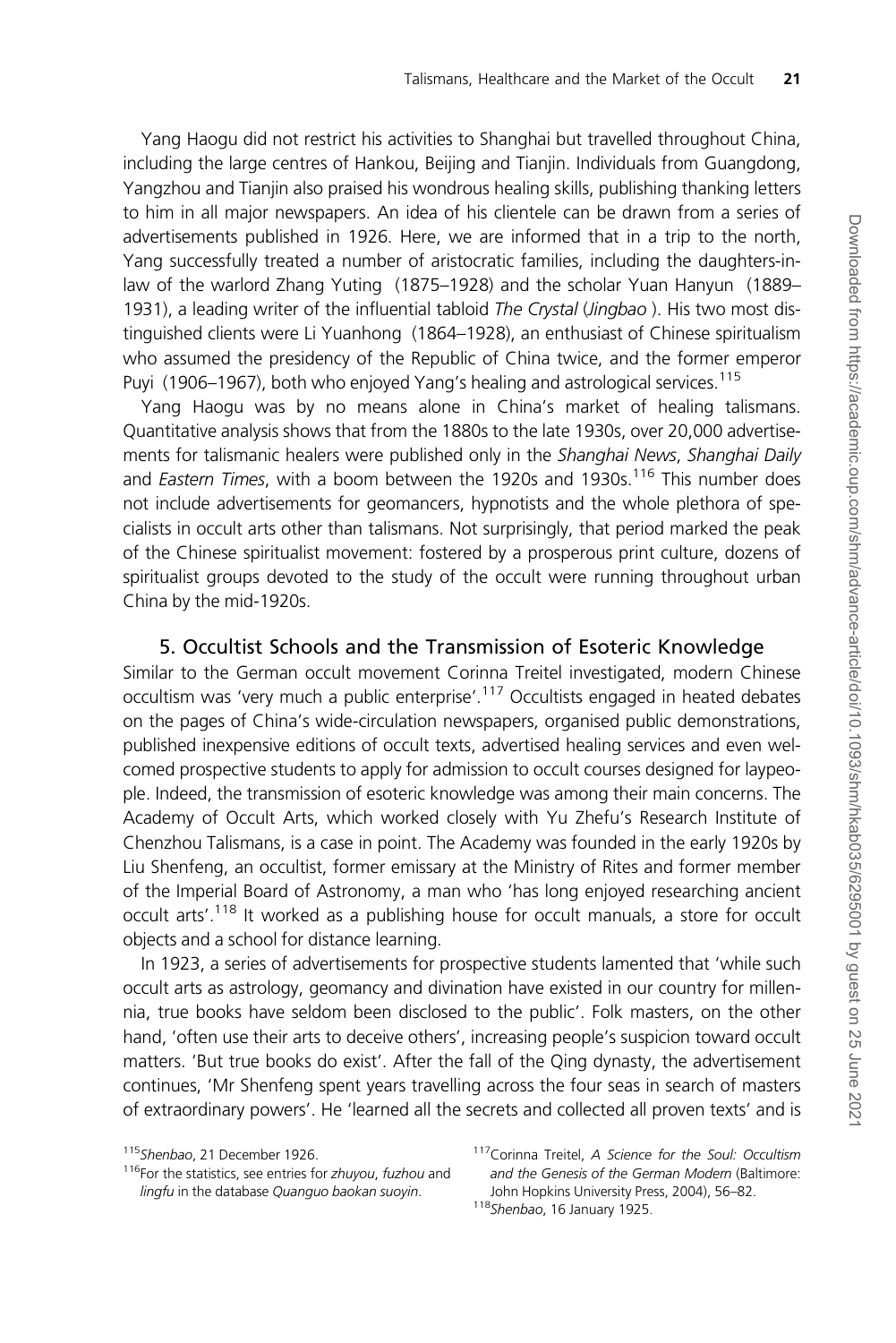now devoted to 'propagate occult arts and identify past mistakes'. His Academy focused on correspondence courses of divination, physiognomy, fortune-telling, geomancy, yuanguang, talismans, as well as three 'new kinds of occult arts': a 'divine technique' invited by a Japanese doctor surnamed Matsuda, hypnosis and magic.<sup>119</sup> Asking for one yuan as tuition fee, the Academy promised to accept up to 50 students per term, whom upon the completion of their studies—expected to happen in a month—would then receive a printed diploma: all this enjoying the comfort of one's home.<sup>120</sup> By late 1926, the Academy boasted having already taught over a thousand students.<sup>121</sup>

The Academy integrated a far broader education system for learning occult knowledge in Republican China. Alongside the Society of Spiritualism and the Chinese Institute of Mentalism, other major spiritualist and occultist groups such as the Chinese Hypnotism Association (Zhongguo jingshen yanjiuhui ), the Heavenly Society of Spiritualism (Shenzhou lingxue zonghui ) and the Chinese School of Abnormal Psychology (Zhonghua biantai xinlixue ) all promoted the study and practice of occult arts as forms of modern, scientific knowledge. The dozens of new religious movements that washed over the first half of the last century also helped propagate occult healing across social borders.<sup>122</sup> Distance learning, combined with the proliferation of schools and textbooks directed to lay readers, did not only try to turn upside down the traditional model of apprenticeship but also reinforced the boundaries between 'modern/literate' and 'traditional/folk' practitioners. The case study of the fengshui master Tan Yangwu (1880–c. 1950s) illuminates this.

Tan Yangwu, a member of the prestigious Mystic Void (Xuankong ) lineage of geomancy, learned this art from Yang Jiuru , a relative of the lineage's founder, Zhang Zhongshan . What began as a conventional means for learning esoteric knowledge soon became a model that challenged the very roots of occult traditions. After spending years learning geomancy, Tan began to feel upset about how this art had traditionally been taught. The Mystic Void, he complained, was so involved in secrecy that even disciples would not learn everything their masters knew. This caused its members 'to care only for the study of old writings' and close themselves to the innovations of the modern age. Overlooking the existence of other geomantic lineages, followers engaged in the 'fabrication and proliferation of mistakes'. Echoing the voice of Yu Zhefu and his fellow occultists, Tan lamented that over time secrecy had transformed the Mystic Void into an 'array of heterodoxies'.<sup>123</sup>

In order to restore the Mystic Void's past glory and make its knowledge useful to the modern world, Tan founded the Three Principles Institute of Occult Arts (Sanyuan qishu yanjiushe ) in Shanghai in 1922. The Institute was devoted to the practice and teaching of fengshui, as well as the publication of geomantic manuscripts transmitted within his family. In the early 1920s, Tan published the Three Principles Geographic Guide of the Great Mystic Void, his magnum opus, which served as a textbook for new students in his Institute. For the price of two yuan per month, the Institute promised to 'reveal all the

<sup>119</sup>Shenbao, 23 March 1923.

<sup>120</sup>Shenbao, 28 May 1923.

<sup>121</sup> Shenbao, 4 October 1926.

<sup>122</sup>David A. Palmer, 'Chinese Redemptive Societies and Salvationist Religion: Historical Phenomenon or

Sociological Category?', Journal of Chinese Ritual, Theatre and Folklore, 2011, 172, 21–72.

<sup>123</sup>Tan Yangwu, Tanshi sanyuan dili daxuankong lutou (Shanghai: Sanyuan qishu yanjiushe, 1923), personal preface.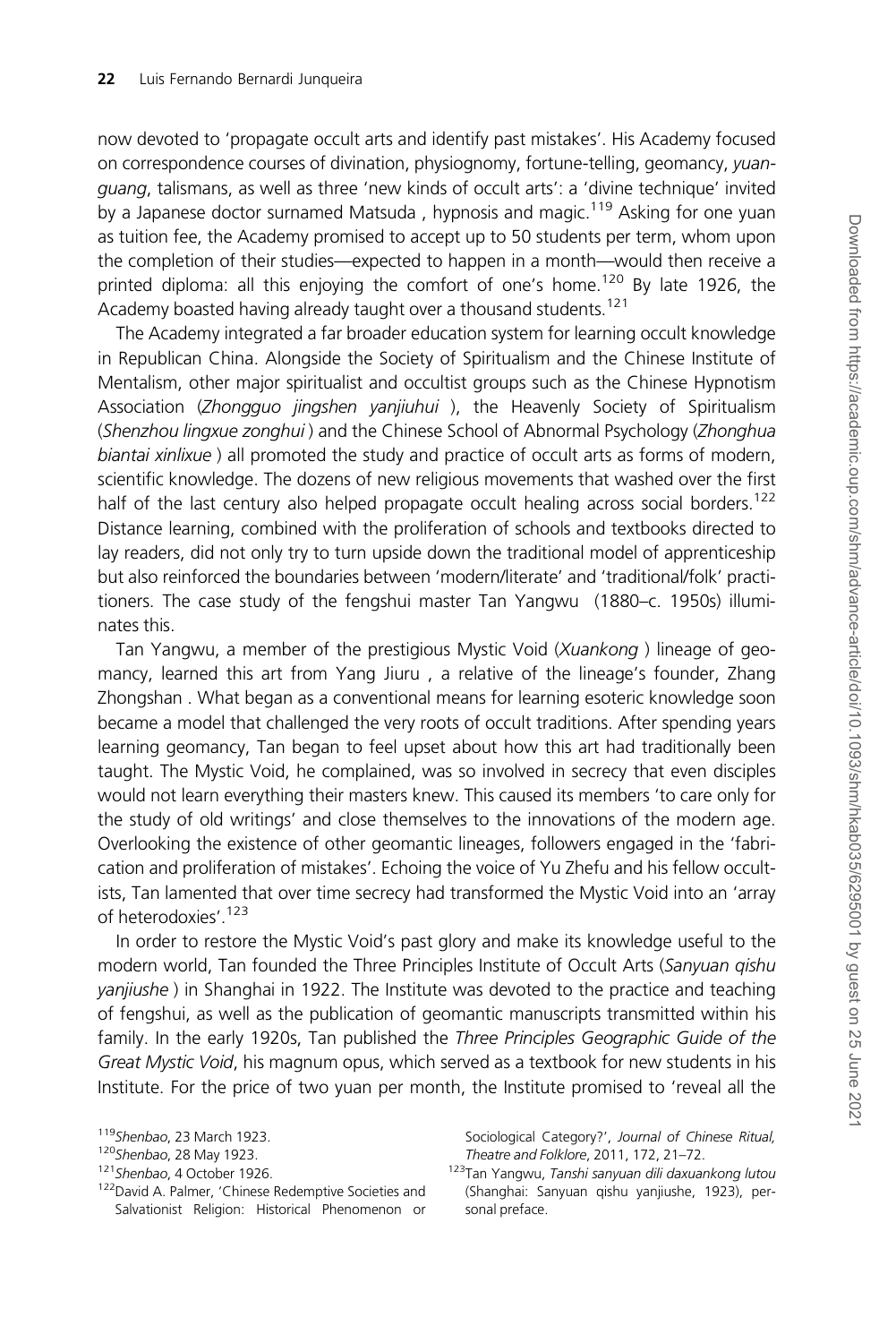most arcane secrets of geomancy to anyone interested'.<sup>124</sup> Indeed, the Institute had students from all over China, including Hong Kong.<sup>125</sup> Between the 1930s and early 1940s, Tan published articles on geomancy and science to general readers, conducted public performances, cast geomantic charts for private companies, selected auspicious places to build the tombs of Chinese aristocrats and even had his own daily radio programme.<sup>126</sup>

Intellectuals, Tan lamented, avoided the topic of fengshui by blindly condemning it as superstition, while scientists did not know the proper means to study it. As an occultist acquainted with modern science, Tan not only posed himself as an intermediate between these two groups but also as a contrast to folk geomancers, whom he despised as chief vectors of superstition. Following the trend among Chinese occultists, he championed the scientific study of occult arts as the best way to eradicate superstition from Chinese society. Throughout his books, Tan sought incessantly to explain the efficacy of traditional fengshui vis-a-vis the modern Western disciplines of geography, physics, astronomy, mathematics and meteorology. And he was not alone in this endeavour. In the dozens of manuals he published, the astrologer–physician Yang Shushan (1881–c. 1960s) did not only place Chinese astrology into a global context, linking it with European and American traditions, but also tried to explain its efficacy in relation to the latest studies in psychology, astronomy and spiritualism.<sup>127</sup> Whereas in his influential New Meanings on Geography, Yu Renyu tried to clarify the arcane principles of traditional fengshui in light of such modern disciplines as electrical engineering, mineralogy and meteorology,  $128$  Pan Ziduan (1902–1990) was among the earliest fortune-tellers who looked at Chinese divination through the lens of Carl G. Jung's theory of the collective unconscious.<sup>129</sup> By unearthing the alleged scientific principles hidden in traditional occult texts, Chinese occultists aimed to reinforce the usefulness of their arts in the modern world. Science not only became a powerful tool for legitimacy but also a borderline between 'modern occultists'—who made secret knowledge public and open to scrutiny—and 'traditional peddlers engaged in superstition', who continued to envelope their arts in secrecy.<sup>130</sup>

### 6. Final Remarks

Past studies have amply recognised the early twentieth century as the period during which the persecution of occultists and folk healers reached unprecedented levels. Between 1927 and 1937, the Nanjing-based government issued numerous bans against 'superstitious practices', which included healing talismans, astrology, divination, hypnosis, and anything else related to the occult.<sup>131</sup> Only a few historians, however, have acknowledged the social reactions these extreme measures sparked. Republican-era newspapers and printed books reveal that official bans on occult arts were not received without resistance. In 1928, a piece for The Crystal praises the China and West Press for

<sup>124</sup> Shenbao, 2 December 1922.

<sup>125</sup> Shenbao, 16 February 1925.

<sup>126</sup> Shenbao, 7 March 1941.

<sup>127</sup>Yuan Shushan, Shu bushixingxiangxue (Studies on Divination and Astrology) (Zhenjiang: Rundetang, 1934).

<sup>128</sup>Yu Renyu, Dilixue xinyi (Shanghai: Wenming shuju, 1935).

<sup>129</sup>Pan Ziduan, Mingxue xinyi (Shanghai: Wenming shuju, 1939).

<sup>&</sup>lt;sup>130</sup>The same demarcation took place in the field of Chinese divination. Fan and Lackner, 'Contradictory Forms of Knowledge?'.

<sup>131</sup>Nedostup, Superstitious Regimes, 150-226.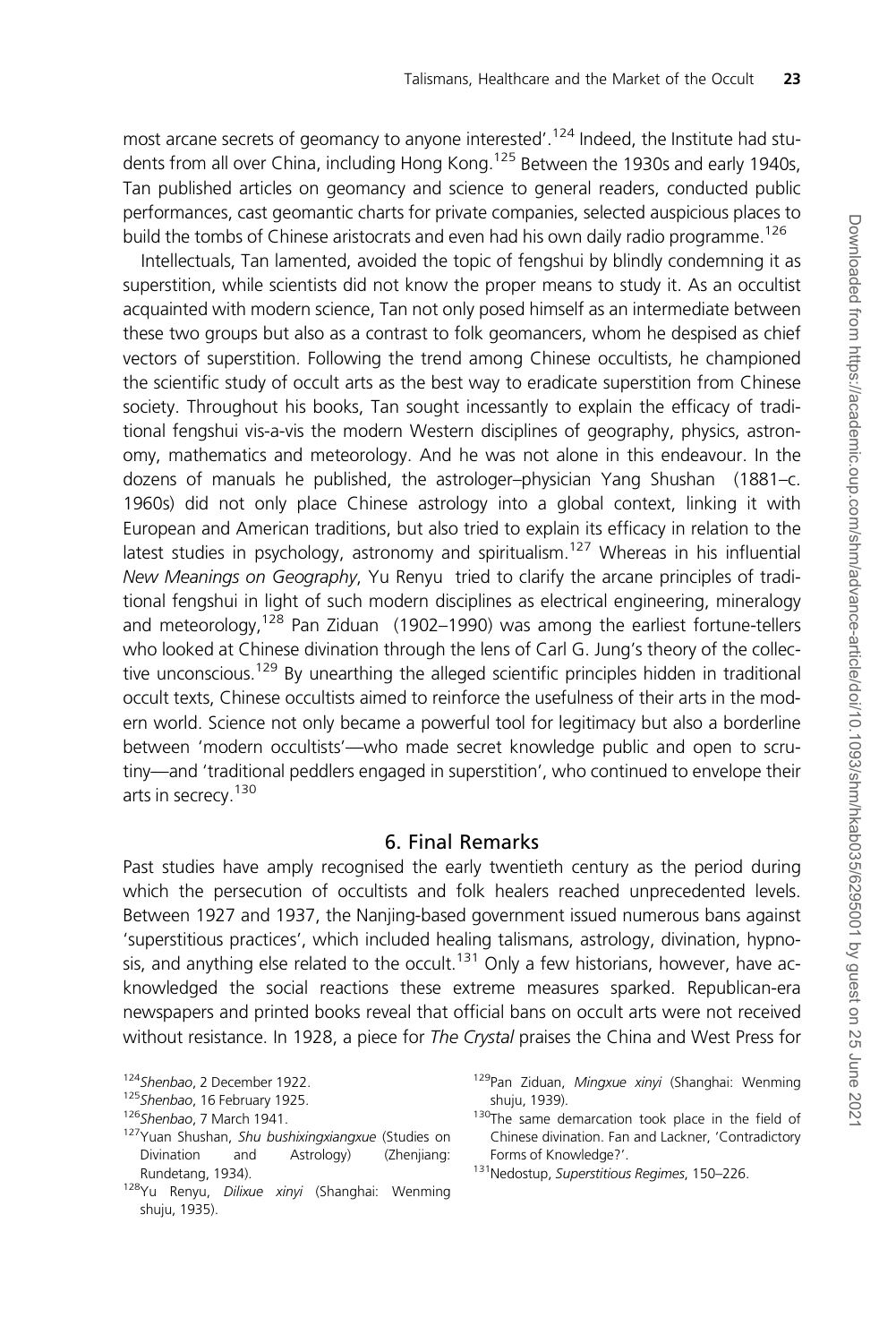standing up against the 'tyrannical policies' of the newly established Nanjing government. Titled 'Why to admire the China and West Press?', the article celebrates the remarkable courage of this tiny publisher, which decided to keep producing occult manuals despite political threats from the powerful central government. As the piece boldly declares, 'the more you try to prohibit [occult arts], the more we will promote [them]'.<sup>132</sup>

To many Republican Chinese, their engagement with occult matters became an instrument of subversion against political tyranny, radical secularism and scientific materialism. In terms of healthcare, while they criticised Western biomedicine as dangerous, invasive and expensive, they also recognised that Chinese therapies like herbs and acupuncture could sometimes do more harm than good. Working on the same basis as the revolutionary hypnosis, talismans were yet cheap, effective and purely Chinese. Not only did they belong to China's 'national essence', but their efficacy could be read in light of the latest Western and Japanese studies in psychology and faith healing. Simply put, talismans were both traditional and modern, local and universal, spiritual and scientific.

All this challenges simplistic Western views of modernity conceived of as secularism, materialism and a radical break with tradition. Have the Chinese 'ever been modern'? The fact that the occult has never left Hong Kong and Taiwan's public sphere—and that it has re-flourished in mainland China over the past two decades<sup>133</sup> – demonstrates that disenchantment is not a universalising tendency of modernity but rather a continuum process that operates alongside that of (re)enchantment. Magic has not disappeared from modern life but is rather transformed and reinvented.<sup>134</sup> The resilience of occult healing in modern Chinese society might disappoint some yet provide much food for thought to others.

Whereas new printing technologies and mass media had an enormous impact on the formation of a market of the occult in the Republican period, the popularisation of transnational spiritualism was decisive to augment and legitimise the interest Chinese elites had long attached to occult healing. Western and Japanese psychical researchers—many of whom were among the brightest scientific minds of their time—helped convince their contemporary Chinese fellows that the occult could also constitute an object of scientific inquiry. This gave rise to 'Spiritual Science' (xinling kexue) in the early twentieth century, a Sino-Japanese discipline inspired by the Anglo 'psychical research' and whose chief concerns lay in the scientific study of the mind, paranormal phenomena and psychic abilities—within which talismans and other Chinese occult arts were included. Indeed, the revival of the occult in the early twentieth century owed much of its success to the concurrent birth of the 'mind' in Chinese epistemology.<sup>135</sup> In the end, although talismanic healing was not incorporated into TCM, claims that it should be appreciated as an indigenous technique of psychotherapy are still echoing today.<sup>136</sup>

<sup>132</sup> Dajingbao, 13 July 1928, 3.

<sup>133</sup> Adam Y. Chau, Miraculous Response: Doing Popular Religion in Contemporary China (Stanford: Stanford University Press, 2008); Ole Bruun, Fengshui in China: Geomantic Divination Between State Orthodoxy and Popular Religion (Honolulu: University of Hawaii Press, 2003).

<sup>134</sup>Hanegraaff, 'How Magic Survived'; Richard Jenkins, 'Disenchantment, Enchantment and Re-Enchantment: Max Weber at the Millennium', Max Weber Studies, 2000, 1, 11–32.

<sup>135|</sup> am grateful to one of the anonymous reviewers for pointing this out. See also Baum, The Invention of Madness, especially chapter 4.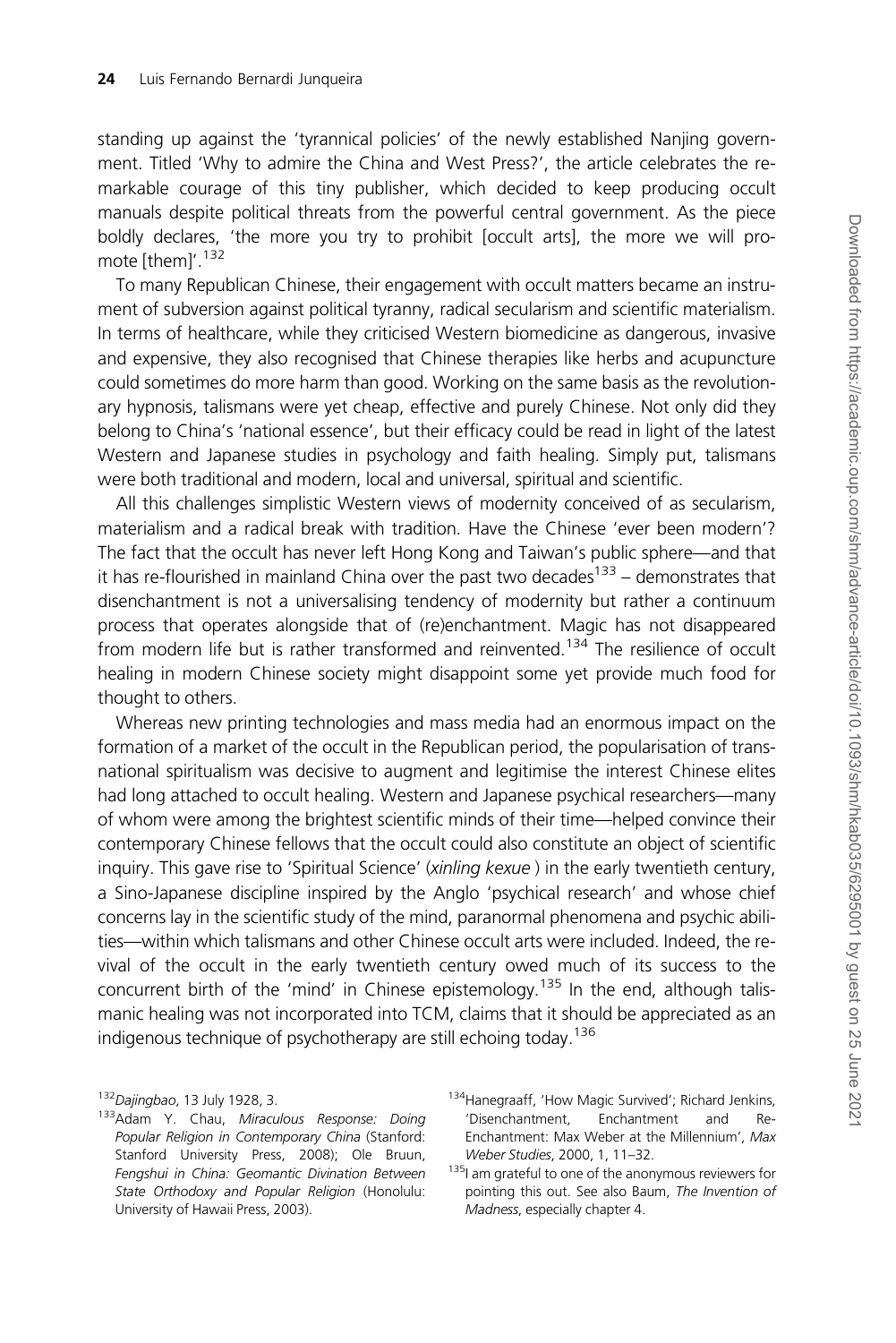To investigate the occult and make it useful to a 'modern China', secrets should first be systematised and disclosed to the public.<sup>137</sup> Anyone should have the chance to try occult arts themselves without the restrictions imposed by esoteric lineages. The publication of self-learning manuals did not replace master-disciple relationships, divine inspiration or esoteric manuscripts, though. Although Yu Zhefu assured that the secrets revealed in his Compendium were enough to make talismans effective and that a 'master was no longer necessary' (wushi zitong ), for years he used the Compendium as a textbook in the society where he presided as director. But the publication of secrets did launch new ways for accessing hitherto occult knowledge. As Yang Der-Ruey has shown in his ethnographic study of a Daoist college in contemporary Shanghai, knowledge that had for centuries circulated within individual Daoist families are now being made public and shared by all students, both Daoist and laypeople, many of whom no longer recognise the secrecy within which that knowledge was once enveloped.<sup>138</sup>

Focused on case studies around talismanic healing, this article aimed to demonstrate the new lease of life the occult enjoyed during the first half of the twentieth century. It corroborates recent studies that show the alleged 'marginalisation' of occult healing in modern China more as a political ideal rather than an established fact.<sup>139</sup> Further research on Republican occultism, the formation of Spiritual Science and the impact of occult arts in early twentieth-century China's healthcare market are desperately needed. Another area that deserves attention is how Western and Japanese hypnosis provided a framework through which to clarify and validate the 'scientific efficacy' of Chinese occult healing arts. As Vivienne Lo has pointed out in 2009, new primary sources and methodologies have challenged conventional definitions of 'Chinese medicine.<sup>'140</sup> This article has indicated the enormous potential newspapers have for shedding light on hitherto neglected subjects in Chinese medical history, like healthcare technologies of everyday life and the activities of occultists who have left no written records other than a few advertisements.

#### Acknowledgements

I am grateful for comments from Vivienne Lo, Sonu Shamdasani, Angela Ki Che Leung, Izumi Nakayama, David A. Palmer and Lo Ping Kwan . Bony B. Schachter, Michael Stanley-Baker and the three anonymous reviewers made valuable suggestions for improvement. I am particularly thankful to masters Chen and Pau Hin Tsun for showing

Liu, eds, Daoism in the Twentieth Century (Berkeley: University of California Press, 2012), 67.

139David Palmer, Qigong Fever: Body, Science, and Utopia in China (New York, Columbia University Press, 2007); Xun Zhou, The People's Health: Health Intervention and Delivery in Mao's China 1949-1983 (Montreal: McGill-Queen's University Press, 2020).

 $140$ Vivienne Lo, 'But is it [History of] Medicine? Twenty Years in the History of the Healing Arts of China,' Social History of Medicine, 2009, 22.2, 283–303.

<sup>136</sup>See, for example, Wang Zhengkai and Liu Mingjun, 'Zhuyou yuanshi de xinli zhiliao fangfa' (Talismanic Healing and the Origins of Psychotherapy), Zhonghua zhongyiyao zazhi, 2017, 8, 3653–56.

<sup>&</sup>lt;sup>137</sup>This is also evident in the case of the physician-astrologer Yuan Shushan. Li and Lackner, 'Contradictory Forms of Knowledge?'.

<sup>138</sup>Yang Der-Ruey, 'Revolution of Temporality: The Modern Schooling for Daoist Priests in Contemporary Shanghai,' in David Palmer and Xun